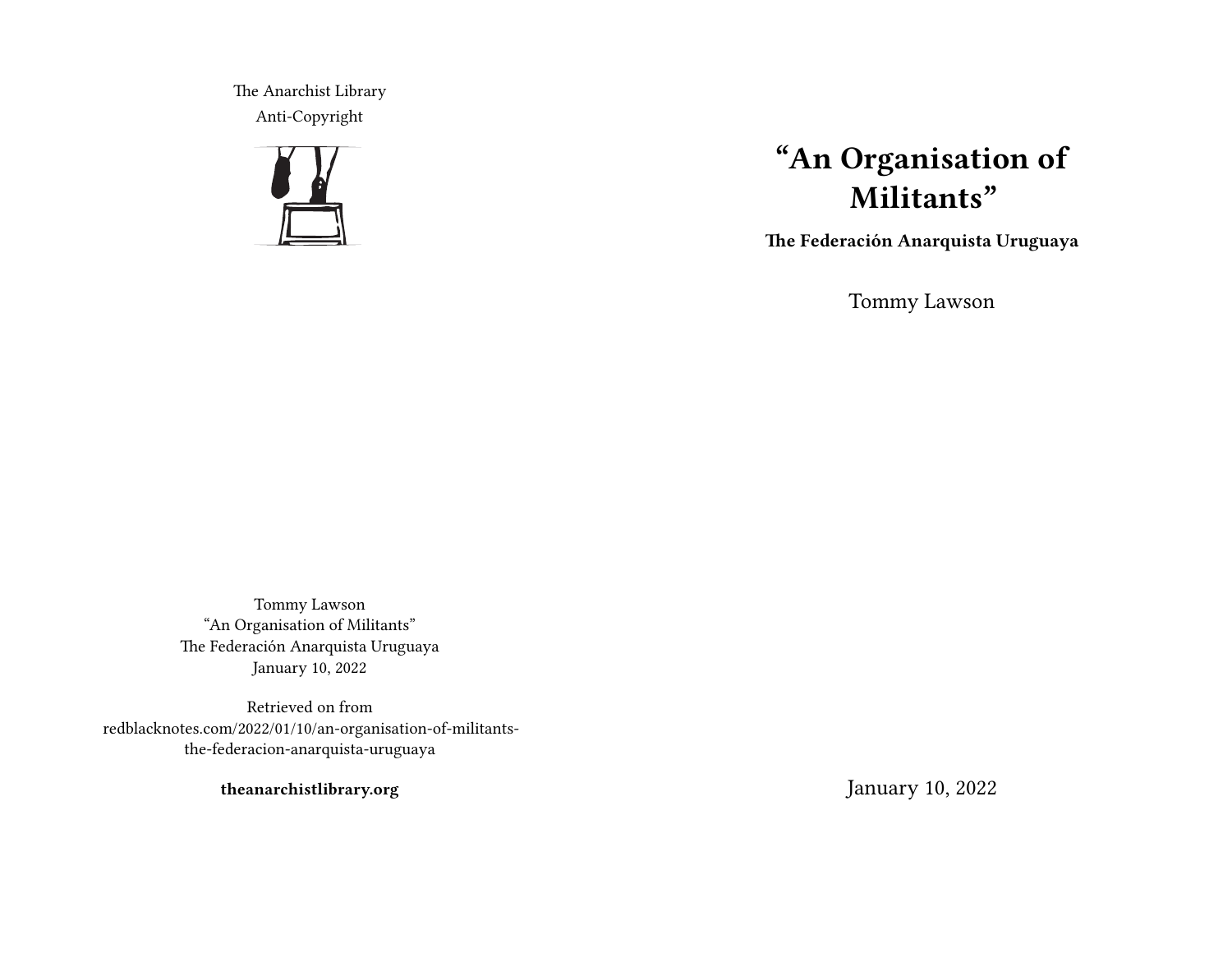- Lawson, T. (2020). *Abraham Guillén, Between Bakunin and Marx: Anarchism, Socialism and the Economics of Self-Management*. Libcom. https://libcom.org/library/ abraham-guill-n-between-bakunin-marx-anarchismsocialism-economics-self-management
- Lawson, T. (2020). *Abraham Guillén, Between Bakunin and Marx: Anarchism, Socialism and the Economics of Self-Management*. Libcom. https://libcom.org/library/ abraham-guill-n-between-bakunin-marx-anarchismsocialism-economics-self-management
- Lawson, T. (2021). *Anarchy and its Allies: The United Front and Groupings of Tendency*. Libcom. https://libcom.org/library/ anarchy-its-allies-united-front-groupings-tendency
- Mechoso, J. C., & Corrêa, F. (2020). *The Strategy of Especifismo*. Zabalaza Books. https://zabalazabooks.net/2020/03/05/thestrategy-of-especifismo/
- Partido por la Victoria del Pueblo. (n.d.). *About Us*. PVP. PVP.org.uy/quienes-somos/
- Rugai, R. R. (2014). *Anarchism and the question of the party: a reflection from the historical references of the Uruguayan Anarchist Federation*. Biblioteca Anarquista. https:// bibliotecaanarquista.org/library/ricardo-ramos-rugai-oanarquismo-e-a-questao-do-partido-uma-reflexao-a-partirdos-referenciais
- Schmidt, M. (2020). *Southern Citadel: A Case Study of Mass-Line Anarchism After the Spanish Revolution*. Privately published. https://www.academia.edu/42237932/South
	- ern Citadel A Case Study of Mass line Anarchism After the Spanish
- Sharkey, P. (2009). *The Federación Anarquista Uruguaya (FAU): Crisis, Armed Struggle and Dictatorship, 1967–1985*. Kate Sharpley Library.
- Zuzenko, O. (2021, 11 29). *65 Years of Revolution the Anarchist Federation of Uruguay*. Libcom. https://libcom.org/history/ 65-years-revolution-anarchist-federation-uruguay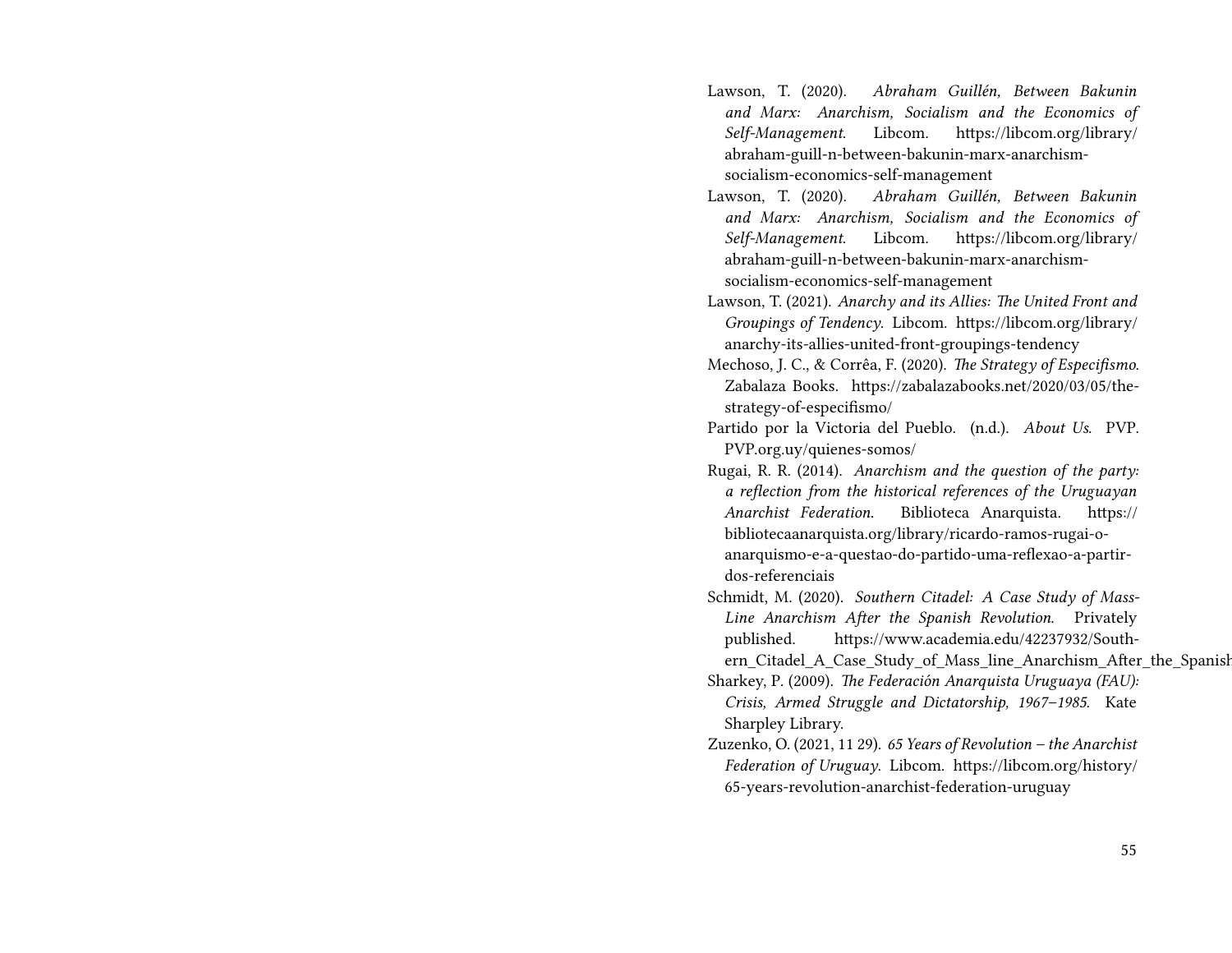## **References**

- Andavolu, K. (2014). *Meet Uruguays Charismatic 'Robin Hood' President*. https://www.vice.com/en/article/kz5xyy/ meet-uruguays-charismatic-robin-hood-president
- Bayer, O. (2015). *The Anarchist Expropriators Buenaventura Durruti and Argentina's Working-Class Robin Hoods*. AK Press.
- Bertram, R. (2020, 1 27). *Uruguay, Latin America's Renewable Champion*. Energy Transition. https://energytransition.org/ 2020/01/uruguay-latin-americas-renewable-champion/
- Cappelletti, Á. J. (2017). *Anarchism in Latin America*. AK Press.
- Cuesta, F. O. (2020). *Direct Action in Montevideo: Uruguayan Anarchism, 1927–1937.* AK Press.
- Fairbanks, E. (2015, 2 6). *Jose Mujica Was Every Liberal's Dream President. He Was Too Good to Be True.* The New Republic. https://newrepublic.com/article/120912/uruguays-josemujica-was-liberals-dream-too-good-be-true
- Federação Anarquista do Rio de Janeiro. (2008). *Social Anarchism and Organisation*. Libcom. https://libcom.org/library/ social-anarchism-organisation
- Federación Anarquista Uruguaya. (1972). *Huerta Grande*. Anarchist Library. https://theanarchistlibrary.org/library/ federacion-anarquista-uruguaya-huerta-grande
- Galazara, W., & Tavarez, M. (2019). *Trabajo de Estructuras*. Federación Anarquista Uruguaya. http://federacionanarquistauruguaya.uy/documento-wellington-galarza-ymalvina-tavarez-fau-fag-trabajo-de-estructuras/
- Kokinis, T. A. (2020). *The Women of Casa Emma: Social Subversion and the Lives of Armed Anarchist Militants in Uruguay,* 1967–1974 (108<sup>th</sup> ed., Vol. LIII). Histoire Social/Social History.
- Kokinis, T. A. (Forthcoming). An Anarchy for the South: Third Worldism, Popular Power and the Uruguayan Anarchist Federation. *Transatlantic Uruguay*.

## **Contents**

| Recommended Readings 53 |
|-------------------------|
| 54                      |
|                         |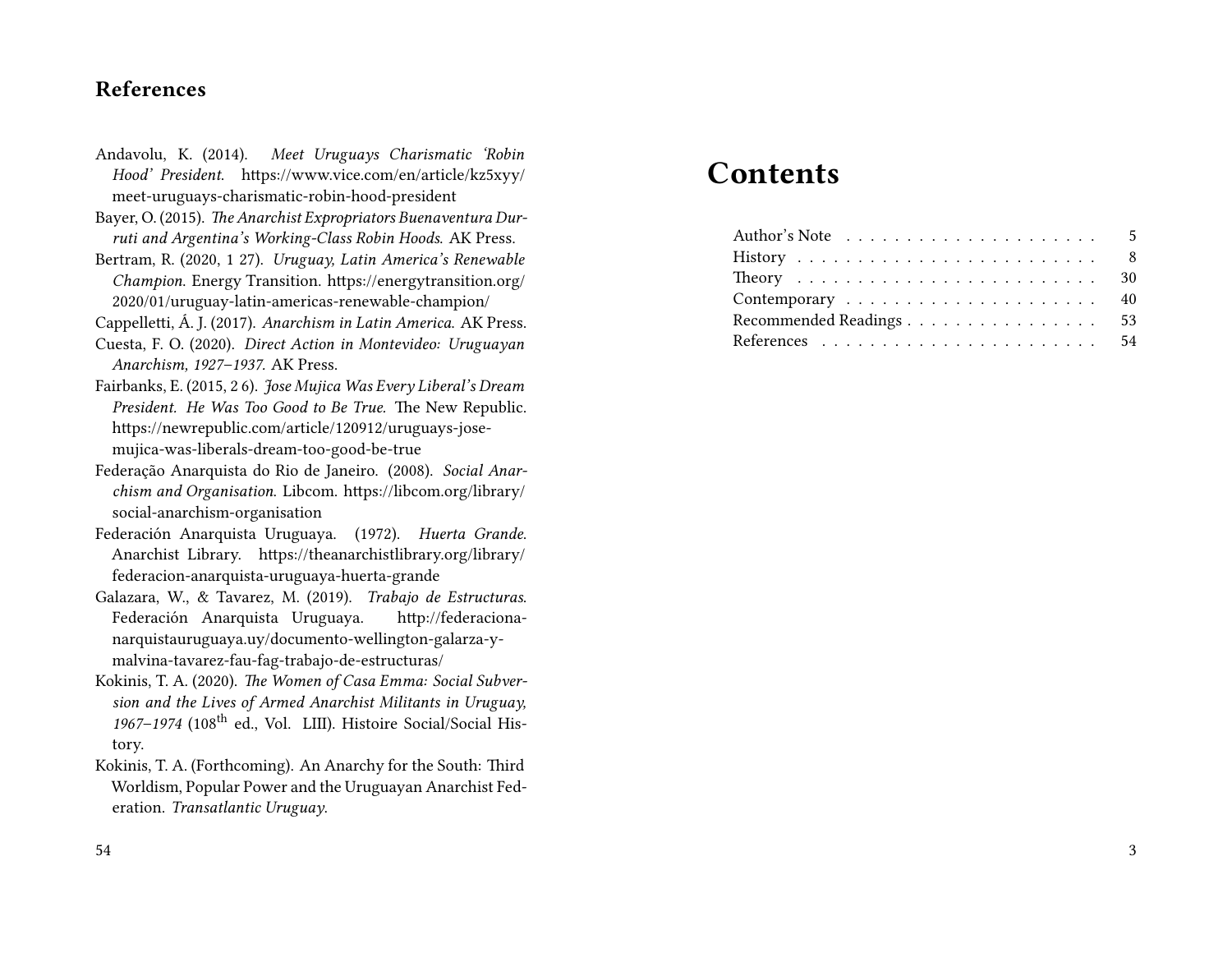## **Recommended Readings**

#### **Introductions to Especifsmo:**

- Collective Action Specifism Explained
- Adam Weaver Especifismo
- Eugene Stroud How do you say Especifismo in English?

#### **Central Texts:**

- FARJ Social Anarchism and Organisation
- Federazione dei Comunisti Anarchici Anarchist Communism
- FAU Huerta Grande

#### **Strategy:**

- Coordenação Anarquista Brasileira For a Theory of Strategy
- José Antonio Gutiérrez D About the problems posed by the concrete class struggle and popular organisation
- Pabo Barbanegra Towards Mass Movements
- FAU COPEI
- FdCA Anarchist Communist and the Mass Organisation
- FdCA On the Transitional Period

#### **Internal Debates:**

- Charlotte Murphy Reading FARjs Social Anarchism and Organsation
- Felipe Corrêa Especifismo and Synthesism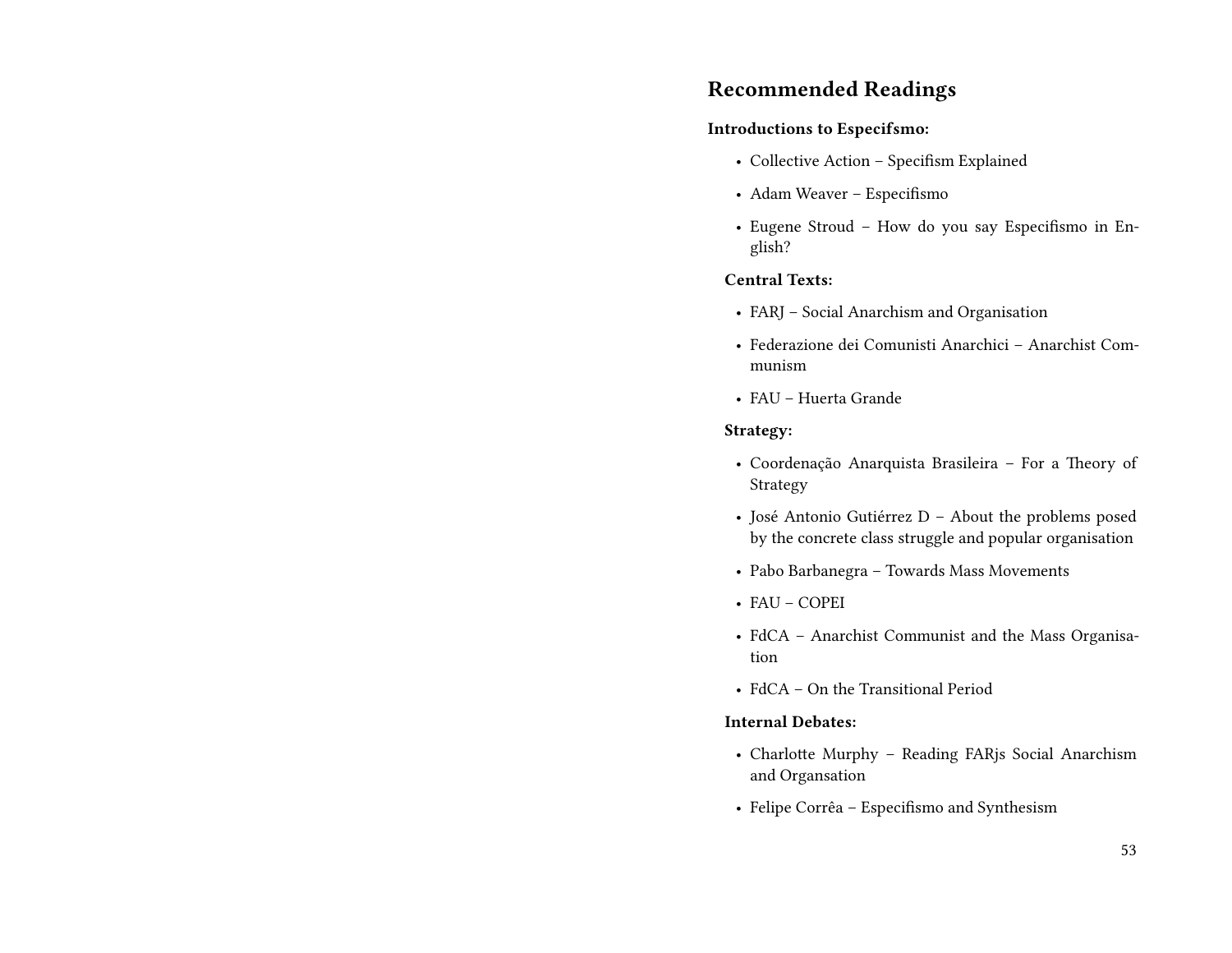culation on the Internet of some analyses that are not consistent with reality. We do not find major differences between the Platform and Especifismo, they are two experiences that occurred in different places and at different times, but in which the comrades had the same concern: to politically organize the anarchist militancy to achieve progress in the struggle for Socialism and Freedom.

FAU maintains contacts with platformist and anarcho-communist organizations without any problems and works together. There are many things that unite us and are [held in] common. Of course, each organization and group of people has its own particular history and experiences and this is totally understandable and respectable. Nor do we sell a "recipe" about how the political organization should work or how it should be, if we can transfer a concrete experience.

We do believe that all organizations must advance in the theoretical development and analysis tools to interpret reality, a task that FAU has carried out since its inception and it is desirable that all anarchist organizations share and develop together.

In general we have no affinity with individualism. We try to take decisions collectively and to develop as militants collectively. We understand the Organization as a school of life. It is far from us to claim individual positions or individualistic proposals that do not build anything in the collective or promote the social struggle.

## **Author's Note**

A number of years ago I chanced upon a pamphlet, *The Federación Anarquista Uruguaya; Crisis, Armed Struggle and Dictatorship 1967–1985*, compiled by Paul Sharkey, at an anarchist bookfair. The contents were fairly interesting. Presented was an anecdotal, inconsistent history of an anarchist organisation in a small South American country. By all accounts the group had been involved in some intense periods of struggle, both in the labour movement and with guns in hand. There are impressive anecdotes about strikes amongst meat workers, the expropriation of a historic monument (a flag), and a number of tales of torture and loss. Uruguay may be a small nation, but it attracted the attention of US imperialism and fell foul of Operation Condor. I shelved the information in the back of my mind, curious but at the time too focused on other issues to dig deeper into the history.

A few years later, I came across the name Abraham Guillén in Scott Napalos' pamphlet critiquing Democratic Centralism. Guillén sounded like an interesting theorist. Born in rural Spain, he fought in the Spanish civil war as part of the CNT and FAI militias, before a dramatic escape to South America. Here he became a journalist and economist, even influencing the Argentine government's resistance to US imperialism at one point. But far more dramatically, Guillén became the most prominent theorist of urban guerrilla warfare. I subsequently wrote an introduction to his life and ideas, based on the one book and two pamphlets available in English, plus a little shoddy translation. It seems Guillén as a theorist, almost unknown in the anglosphere, had a rather dramatic impact upon Latin American politics. Why this is relevant is that Guillén expressed clear admiration of the FAU and their input into the Uruguayan armed struggle. He was, however, critical of the other groups he is usually associated with; the Uruguayan pan-lefist *Tupamaros*, the Argentine Peronist *Utu-*

and rapidly persecuted anarchists, sending many of them to labour camps. FAKB exiles ended up in Uruguay. Some also moved to Australia.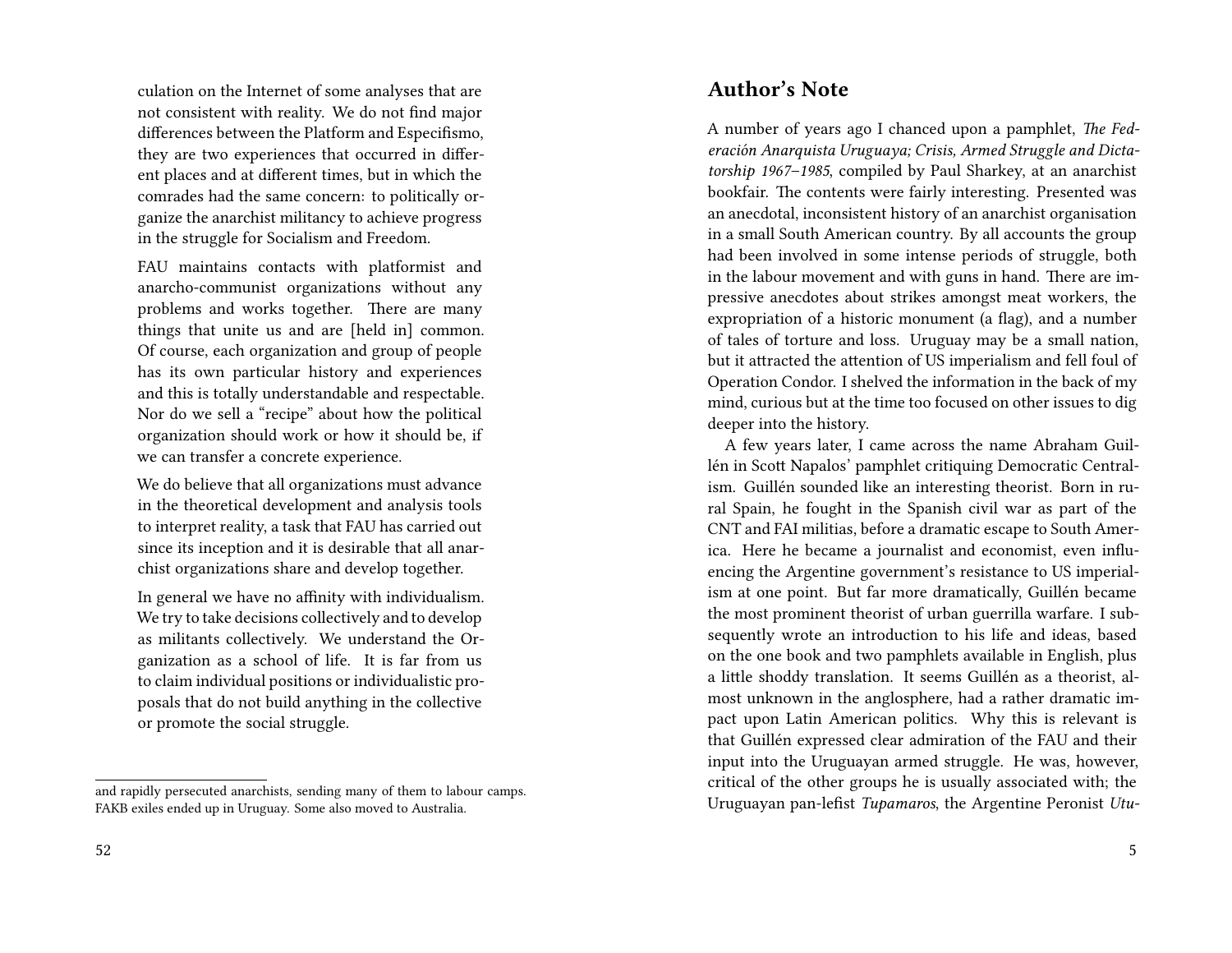*runcos* and *Tacuaras,* and the Brazilian *Action for National Liberation*. The FAU, and its armed wing the OPR (*Organizatcion Popular Revolucionaria-33 or Popular Revolutionary Organisation*), had a very different way of doing armed struggle. (Lawson, 2020) The few notes presented by Guillén further piqued my interest.

The third time that the FAU caught my attention was when I put two and two together, and realised that they are responsible for the development of *Especifist* (or, "Specific") anarchism. In the time since Guillén and the Uruguayan struggle against the dictatorship, Especifist anarchism has become relatively popularised across the globe. As a branch of anarchism it is extremely similar to what is more commonly known in the anglosphere as *Platformism* or *Dual Organisationalism*. However, it clearly developed in its own context, and bears such stamps as a political philosophy.

The most popular work of Especifist anarchism is the pamphlet *Social Anarchism and Organisation* by the Anarchist Federation of Rio de Janeiro (FARJ). It lays out clear lessons about how, and why, to organise a specific anarchist organisation. The FARJ is quite successful, as is the federation they are part of, the Anarchist Coordination of Brazil. While their active involvement in social struggle is strong, it does not have the depth of history of the FAU. Wanting to understand the context of how Especifismo and a pamphlet like Social Anarchism and Organisation developed, I began to look deeper into the history of the FAU. I had hoped to present a sizeable pamphlet presenting not only the FAU's ideas but putting them into the context in which they developed.

However, such a task has proven not only quite difficult, but superfluous. I made contact Troy Kokinis, a comrade from the USA who has published two extremely useful articles on the FAU already, and has a book lined up with AK Press. Troy spent time in Uruguay with the FAU, and is fluent in Spanish. As it stands, very little regarding the FAU has been translated. *[TL]: In Australia there has been a rapid growth of groups influenced by Platformism, especifismo etc. There is something of a debate about how we identify our particular tendency. At the moment, we use the title "Anarchist-Communist." Most of us think that the idea of formally organised anarchist groupings goes back to Bakunin and Malatesta – in fact, we think that alongside Anarcho-Syndicalism, these ideas are the original forms of anarchism. What do you think? Does the FAU publicly identify as especifist, Anarchist-Communist or anarchist? Do you think individualist ideas have a place in anarchist history?*

**[FAU]:** FAU claims to be Especifist. We are in fact the creators of the term. This recognizes the need for anarchist political organization as a specific space of anarchist militancy. Logically, this tradition goes back to Bakunin and Malatesta. FAU puts this proposal into operation and places it in tune with the Latin American reality.

For us, there is no difference with the Platformist current. The text by Dielo Truda had not arrived before the FAU was formed, nor during the process of its formation. However, the text of the Bulgarian Federation did arrive, derived in some way from that experience.<sup>14</sup> There is a lot of confusion with the text of the Platform from its cir-

 $14$  The Federation of Anarchist Communists of Bulgaria (FAKB) was the first organisation to formally adopt the model of the Platform. Formed in 1925, the FAKB played a substantial role in both the resistance to the rightwing dictatorship in the early 20s and the fight against fascism during the Second World War. In 1945, they adopted a modified version of the Platform as their own program. After WWII, the Communists broke the United Front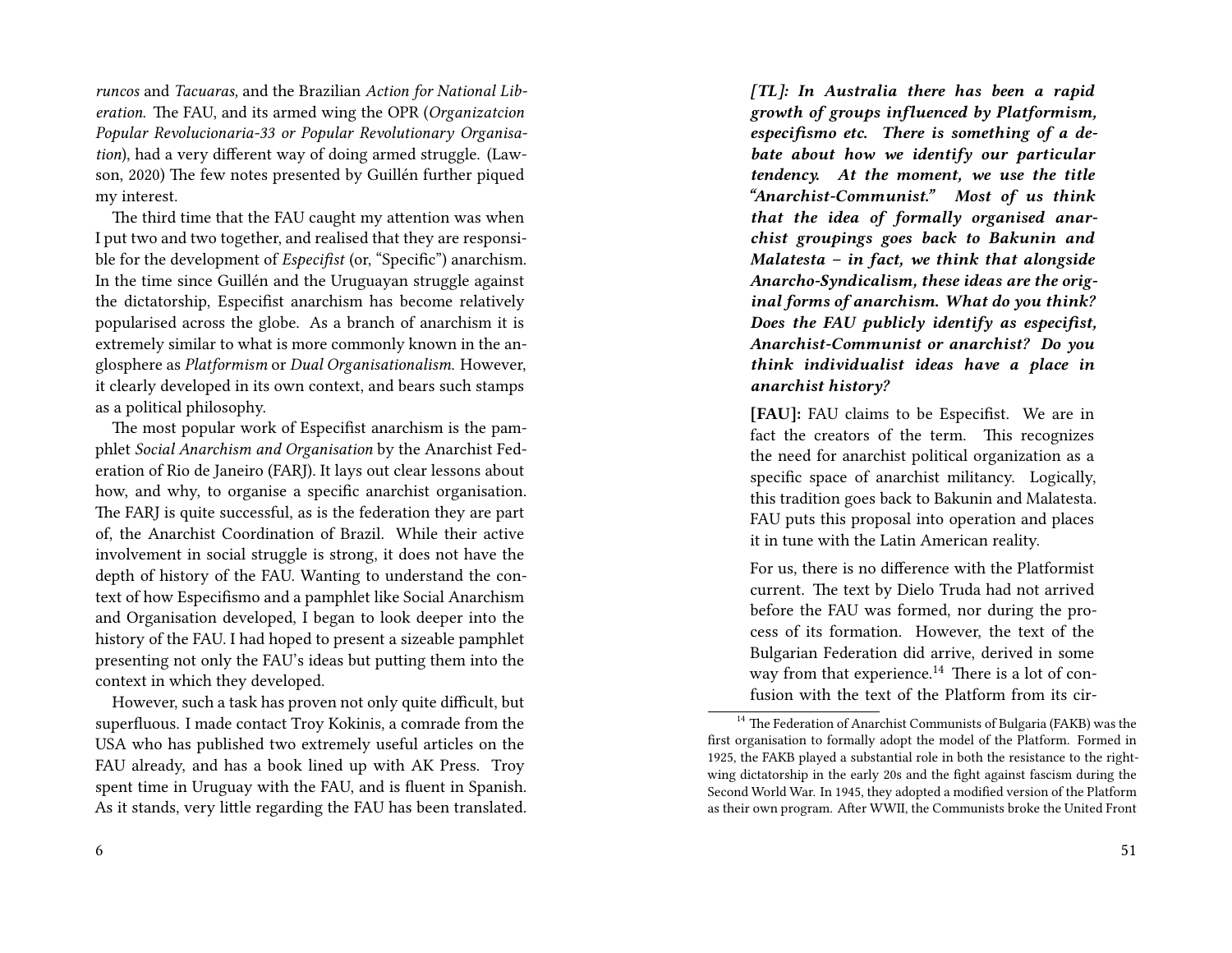protection) or are monotributistas.<sup>13</sup> These are the sectors that were directly affected by the crisis when many economic activities were paralyzed. In various private areas, claiming unemployment insurance was massive, as was the loss of employment by many workers. It is estimated that there are currently 100,000 more poor people.

This whole situation is not only because of the pandemic, but also because of the recessive adjustments imposed by the government. We are facing the application of a fierce neoliberal policy in these moments, with a tendency towards deepening.

The demand for sanitary measures in the workplace also occupied part of the trade union activity, but usually such measures were taken by agreement with companies and the state, implemented something [together] in that regard, although it was not always adequate.

Returning to the experiences of the Popular Pots, we developed two things: one in the neighborhoods of the West of Montevideo (Cerro and La Teja). There the pot of the Ateneo del Cerro lasted a few months, then moved to a snack system for neighborhood children. In the case of La Teja the pot continues with a very good level of activity, in a sustainable manner.

Our coordination inside the unions has also managed to sustain something very concrete; a continued supply of several pots to various neighbourhoods.

Virtually every work available in English will be referenced through the course of this text. As it stands, over the last few years, Black Rose | Rosa Negra Anarchist Federation in the USA has translated and published a number of works by the FAU. There are also texts such as Felipe Correas interview "*The Strategy of Especifismo*" with Juan Carlos Mechoso, a FAU militant which has been translated using Deep L.

Furthermore, in 2021, an anarchist group formed in Brisbane, Australia. Immediately after making themselves public, the FAU reached out to Anarchist Communists Meanjin (ACM), offering solidarity and to assist in their development. The FAU is extremely committed to sharing the lessons of their history across the globe and seeing the spread of an international movement. They sent ACM more translations of historic FAU works. Since the start of 2021, more anarchist groups have appeared in Australia, including the one I am a member of, Geelong Anarchist Communists. All of our groups have held discussions with various anarchist groups across the globe, including the FAU. 2021 was also the 65<sup>th</sup> Anniversary of the FAU, and as such a comrade from ACM published a brief article introducing their history. It is by far the most accessible text in English on the history of the organisation.

In 2021 I also contacted the FAU on a personal basis, hoping to fill in gaps in my knowledge about their history, looking for clearer answers on certain matters of theory and information regarding their practice today. Our comrades willingly obliged. Given that a comprehensive and far more detailed book will be released by AK Press soon enough, my ideas for a pamphlet, as I already mentioned, had been rendered obsolete. Nor was a very introductory article now needed. So the idea struck me to release the interview, more or less as it stands. However I thought that by tying in information I have already gleaned from all the texts available in English and adding further context to some of the questions I asked it may still be enjoyable and of use. I add context in between questions as some might

<sup>&</sup>lt;sup>13</sup> I believe this means self-employed.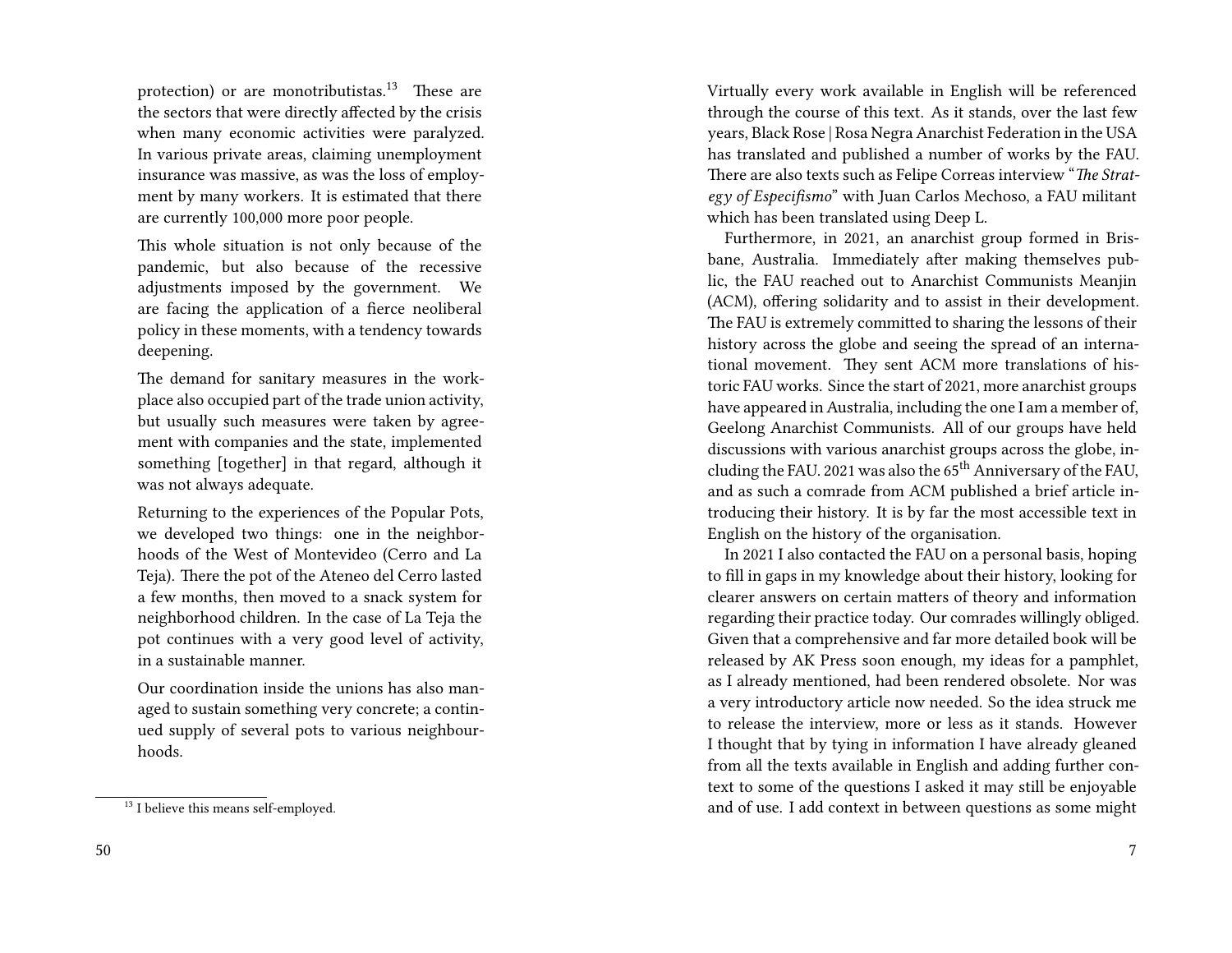seem quite or not quite linked; after all I was asking questions specifically to fill in gaps in my own research.

The interview is broken into three sections: history, theory and contemporary. I hope that I have managed to accurately portray the words of our Uruguayan comrades, that the interview is enjoyable to read, and that I have managed to tie the information together appropriately for the reader. Though the timeline skips around a little due to the nature of the questions, by the time the reader has finished I hope they will have formed a fairly coherent picture of events discussed.

Questions I have asked will be in Bold and Italic plus marked by "TL", answers will be marked by "FAU:" All plain text between questions will be my notes. The lessons that can be drawn from the history of the FAU are not only incredibly relevant today, but will possibly be more so as the world enters new stages of crisis. The struggles of our comrades in the FAU have been nothing short of inspirational, and we remember those who gave their lives in the struggle for socialism and liberty.

Thankyou to Nathaniel from the FAU for taking the time to answer my questions, and to Troy for sharing his works and knowledge of the FAU with me.

*Arriba los que luchan! Up with those who fight!*

## **History**

There are a few basic facts that should be understood about Uruguay to help understand the context of Uruguayan anarchism. Uruguay is a small country of several million citizens, located on the *Rio de la Plata* (river of silver) which includes parts of Argentina, Bolivia and Brazil. It was one of the last countries to be colonised by the Spanish. Its capital, Montevideo was established by the Spanish, and an overwhelming majority of Uruguayans live in cities. Historically, the country has been far more urban than its neighbours. In the early

8

**[FAU]**: COVID 19 has had a very strong surge from the end of 2020 to June 2021. The vaccination campaign has made it possible to reduce the number of deaths and seriously ill people, the same as contagions. Here everything came a little later. That was our first wave, while Europe and Australia were already going through the third wave. Here it has cost the life of a little more than 6000 people today. While there was no mandatory confinement, the government called for "staying at home" and reducing mobility. This occurred in different ways according to different moments. In 2020, at the beginning of the pandemic, the movement of people was greatly reduced; not so in 2021 when the peak was higher in terms of infections and deaths.

Mobilizations were not suspended, although there were few [participants] for fear of the contagion. Likewise, FAU called for the realization of its act prior to May Day and from our social spaces we call to commemorate May 20, the day of the missing detainees.<sup>12</sup> On the other hand, unions and different guilds mobilized throughout this period. All these activities were carried out under sanitary measures, of course.

Our main action was in the development of Popular Pots in the neighborhoods and unions. Providing a plate of food to the sectors that were left without jobs or without the possibility to continue performing their tasks. Informal work in Uruguay is very vast. A total of 400,000 people perform tasks informally (without legal

 $^{12}$  A memorial for comrades and civilians killed during the dictatorship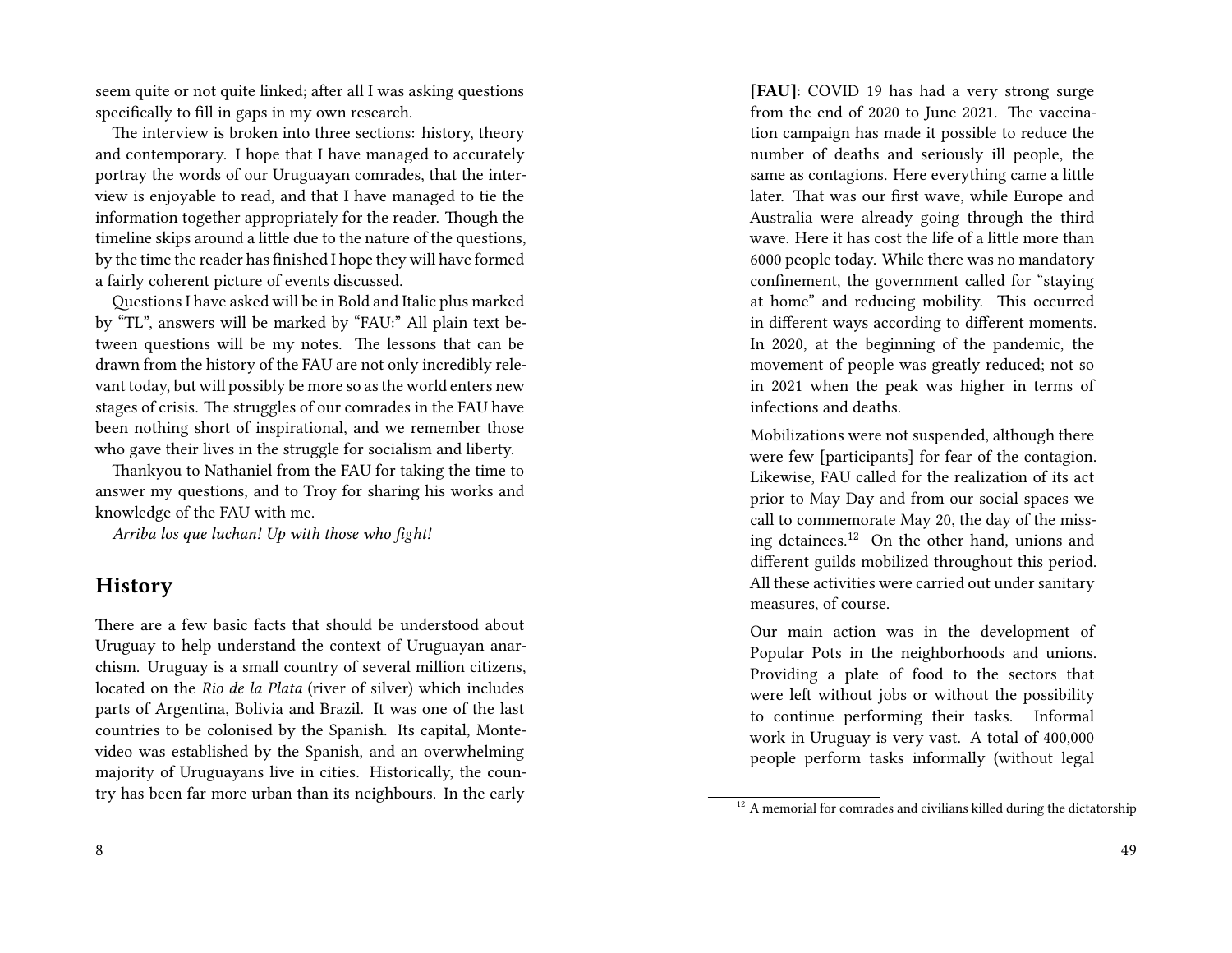to impose this type of policies in Latin America, but to develop important investments.

**[TL]:The anarchist movement has historically placed huge emphasis on education. At one point, Luce Fabbri, who wrote a study on workers autodidactism, was a member of the FAU. I believe FAU also still runs ateneos. Given most countries have a more integrated state-run education system, do these still play a vital role in the Uruguayan anarchist movement and the workers movement in general?**

**[FAU]:** In Uruguay, the education system is currently widespread. Activities Educational today are not so central in that sense, but cultural ones in general. The Athenaeums continue to function, developing various neighborhood tasks. We can say that in terms of the "educational" there is no specific task, except school support or in times of strikes, teachers develop counter-courses to accompany students and in turn be able to keep them informed of the progress of the conflict.

Luce Fabbri left the FAU in 1963 with a group of colleagues due to debates of the moment. She held a pacifist position and opposed direct action at all levels as it had been proposed that gave rise to OPR-33. Her group will have almost no impact on social events and struggles from that date.

**[TL]: What is the situation in Uruguay with the COVID-19 crisis? How has the FAU responded? Do anarchists focus on demands around safety at work, social provisions etc or are they focused on mutual aid efforts?**

1800s, the Spanish were overthrown by forces led by Jose Artigas, who established a federalist Republic. In a broad sense, the Republic has been considered fairly progressive and liberal. Uruguay was one of the first countries in the world to grant universal suffrage and the 8 hour day. An early president,José Batlle y Ordóñez, established broad social safety nets between 1903–1915, including lifting the literacy level to 95% and making university free (Fairbanks, 2015). Even in contemporary sense, Uruguay was also one of the first countries in the world to legalise gay marriage and marijuana (Andavolu, 2014). Today the nation even draws 97% of its energy from renewable sources (Bertram, 2020). Through the Second World War, Uruguay sold large quantities of meat and wool to the Allies, and to the Americans during the Korean war, succeeding as a strong export based economy. The economic success paid for a strong welfare state, nicknamed the "Switzerland of Latin America" (Zuzenko, 2021). Uruguay then has long been (relatively speaking) composed of a well educated, highly unionised working class.

It should be no surprise then that in such a country, radical ideologies have found a solid basis. This includes anarchism, which has a long history in Uruguay. As early as 1872 there was a section of the First International established in Montevideo. It considered itself "federalist" and "anti-authoritarian", and was comprised of roughly 2000 members. By 1875 the section published a pamphlet declaring itself inspired by Bakunin and anarchist ideas. By 1876, the section was influential in establishing the FORU (*Federación Obrera Regional Uruguaya – Regional Workers Federation of Uruguay*) which published its own paper. By 1882, specifically anarchist newspapers were in circulation. These would continue over the coming decades, largely focused on labour struggle and internationalism. Uruguay was home not only to descendents of Spanish colonialism, but a large Italian migrant population. Some anarchist periodicals even appeared in both Spanish and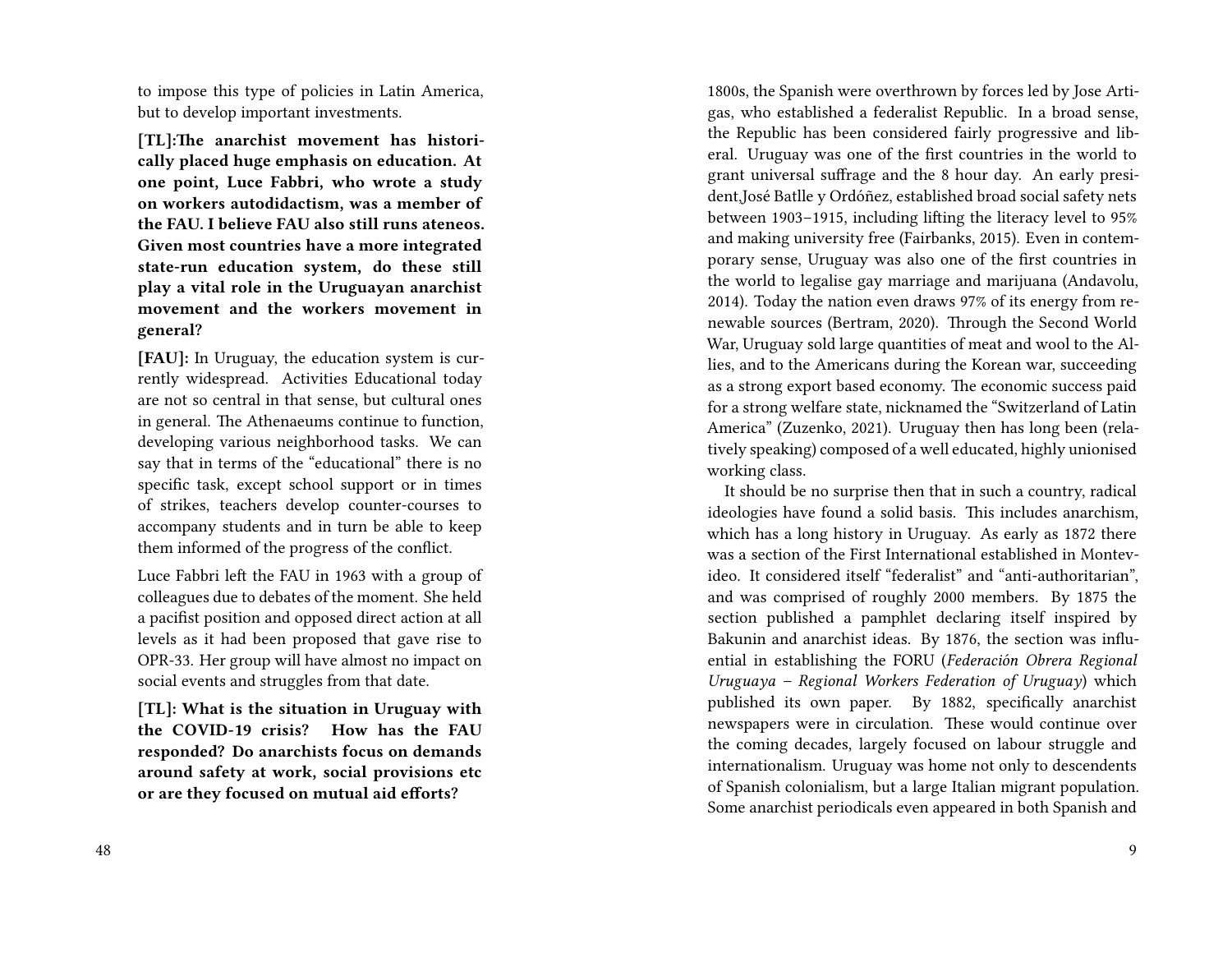Italian. (Cappelletti, 2017) While the majority of Uruguayan anarchists focused their attentions on the labour movement, this period after all being the heyday of anarcho-syndicalism, Uruguay also felt the impact of so called 'expropriator anarchism.' Though it was a much larger phenomenon in Argentina, expropriation tactics spread across the Rio de la Plata into Montevideo. Infamous 'expropriators' such as Roscigna, hid in Montevideo, bringing their ideas around violent direct action with them (Bayer, 2015). Sometimes this resulted in bloody conflict within the anarchist movement between the syndicalists and the expropriators. But lines also blurred and unionists found themselves involved in direct action, such as members of the "Sociedad de Resistencia de Obreros Panaderos" or Bakers Union, who were involved in a violent attack on the owners of the Estrella del Norte bakery in 1927 (Cuesta, 2020).<sup>1</sup>

Some lessons from the expropriators were carried forward into the new Uruguayan anarchist movement post-Second World War. In 1956, a number of anarchist groups came together for a national conference. These included anarchosyndicalist groups from a number of industries, students from a university Fine Arts faculty plus an anarchist workers collective in a Faculty of Medicine, the Comunidad del Sur (an experimental community), and a few educationalists gathered around Luce Fabbri.<sup>2</sup> The subsequent result was

**[TL]: Historically the FAU has been well known for its anti-imperialist politics. In the past the USA directly intervened in South America, and many popular movements were united against the US. How does the FAU understand the modern dynamics of imperialism? What does today's anti-imperialism look like?**

**[FAU]:** The United States remains the relevant imperialist power towards Latin America. Of course, today it is no longer the only capitalist power with imperialist pretensions and that generates changes in the situation and international alignment. We see it today in Afghanistan, clearly. But Latin America remains "the backyard" of the United States according to its conception, its area of influence, "natural" and closer. Here the US has operated in these last 20 years very aggressively. We can mention his participation in the coup d'état of Venezuela in 2002, the constant coup attempts in that same country or destabilization and economic bloc; the coup d'état in Honduras in 2009, in Paraguay in 2012 and Brazil in 2016 (parliamentary and judicial coups), the coup d'état in Bolivia in 2019.

All of them without counting the criminal blockade of Cuba that has been going on for 50 years. The U.S. finances different armies such as the Colombian, which has been massacring the people of that country for decades, and also finances different collateral institutions that amplify and develop the U.S. policy for the area. China, Russia and the European Union do not have the capacity

 $<sup>1</sup>$  A number of these anarchists were arrested, and ended up jailed in</sup> Punta Carretas, Montevideo. They made a miraculous escape using a tunnel dug by other comrades. In the 1970s, members of the FAU and Tupamaros made an escape from the same prison using a new tunnel dug by OPR members. The old and new tunnels intersected, where the escaping FAU members left a note pinned to the wall "Two generations, one struggle: FREEDOM." At the time, the escape was the largest jail break in history.

 $2$  Luce was the daughter of the famous Italian anarchist Luigi Fabbri. The family escaped fascism in Italy to live in Montevideo, where Luigi died in 1935. Italian anarchism had a huge influence across the Rio de la Plata. A small example; Errico Malatesta drafted the statutes for the first union in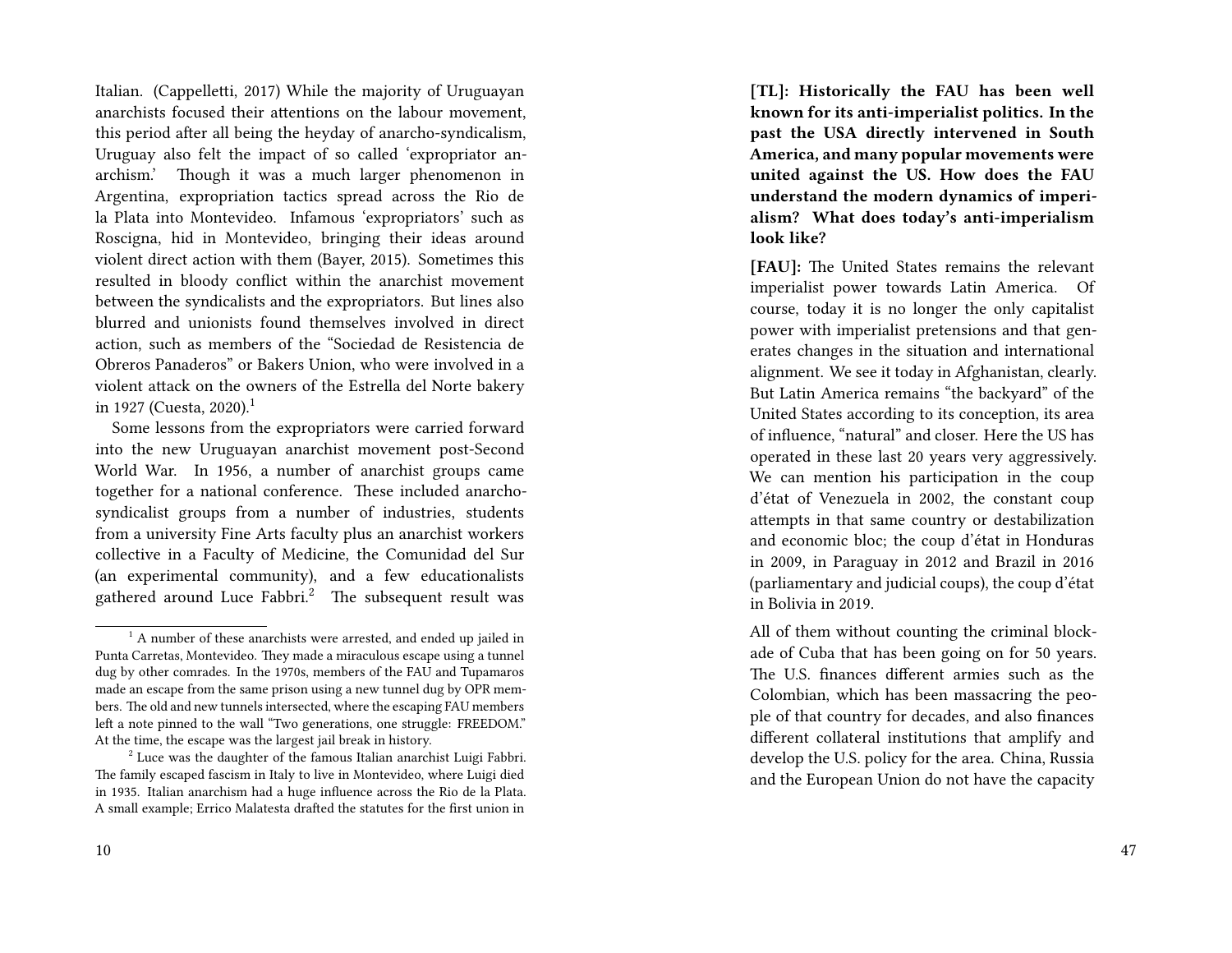*co-ordination of all those willing to fight." What organisations do the FAU work alongside today? For example, are there particular Trotskyists groups or anarcho-syndicalist organisations that you work closely with?*

**[FAU]:** We work in the same way, with those criteria. Here anarcho-syndicalism lost its footing (ceased to exist) practically in the 1950s, when it was already extremely weakened. That is, today it does not exist as a current.

There are several Trotskyist parties, the most relevant is the Workers' Party (PT), along the lines of the Argentine Workers' Party (altamira), with a very sectarian line, very reformist (focused on the electoral performance of its party, which is insignificant), and linked to quite bureaucratic sectors of the trade union movement, and its practice also has this bureaucratic component. It is very difficult to be able to coordinate with this sector. In addition, they have had a historical practice of singling out everyone as reformists and other epithets when they themselves develop those practices.

#### *[TL]: Where does the FAU place its main emphasis on social insertion today? What are the largest social movements in Uruguay now?*

**[FAU]:**The trade union movement is still the most important. Also at the neighborhood level, of work in the neighborhoods, with different tasks: popular pots, cultural tasks, talks, work with children, women and neighborhood organizations in general, etc.

the establishment of the Federación Anarquista Uruguaya. (Sharkey, 2009) Within a few years the FAU would split, with the more programmatic, labour-oriented anarchists retaining the name. But that will be dealt with later.

Since the establishment of the FORU, there have been a number of splits in the labour movement. Several mass union bodies were formed on a largely ideological basis. These included anarcho-syndicalist unions, Christian unions, and a body controlled by a pro-Moscow Communist Party. During a wave of strikes in the 1950s the labour movement found itself fractured. Conferences were held establishing a new, unitary labour federation (Kokinis, Forthcoming).

*[TL]: In the early 1950s there were a number of Uruguayan union federations; FORU, USU, UGT, CSU and the conservative unions. These were succeeded in the 60s by a new Federation – the CNT. As I understand the history, the FAU played a significant role in th***e** *establishment of the CNT. Can you explain what the "autonomous unions" that existed before the CNT were, how they came to be, and why they cohered into a new union body. Why did the FAU choose to help establish new unions rather than fight "from inside"?*

**[FAU]:** No, FAU does not create new unions. FAU makes a proposal and works to generate in the union, unity of all unions in a "coordinating center". This proposal was made in 1956 from the Meat Federation (union of workers in the refrigeration industry), where FAU had an impact, but was not a majority in that union, most of

Argentina. That union was the Bakers Union, and the influence of anarchists is still evident culturally. Many sweet treats sold at bakers in Argentina are still nicknamed after anarchist themes.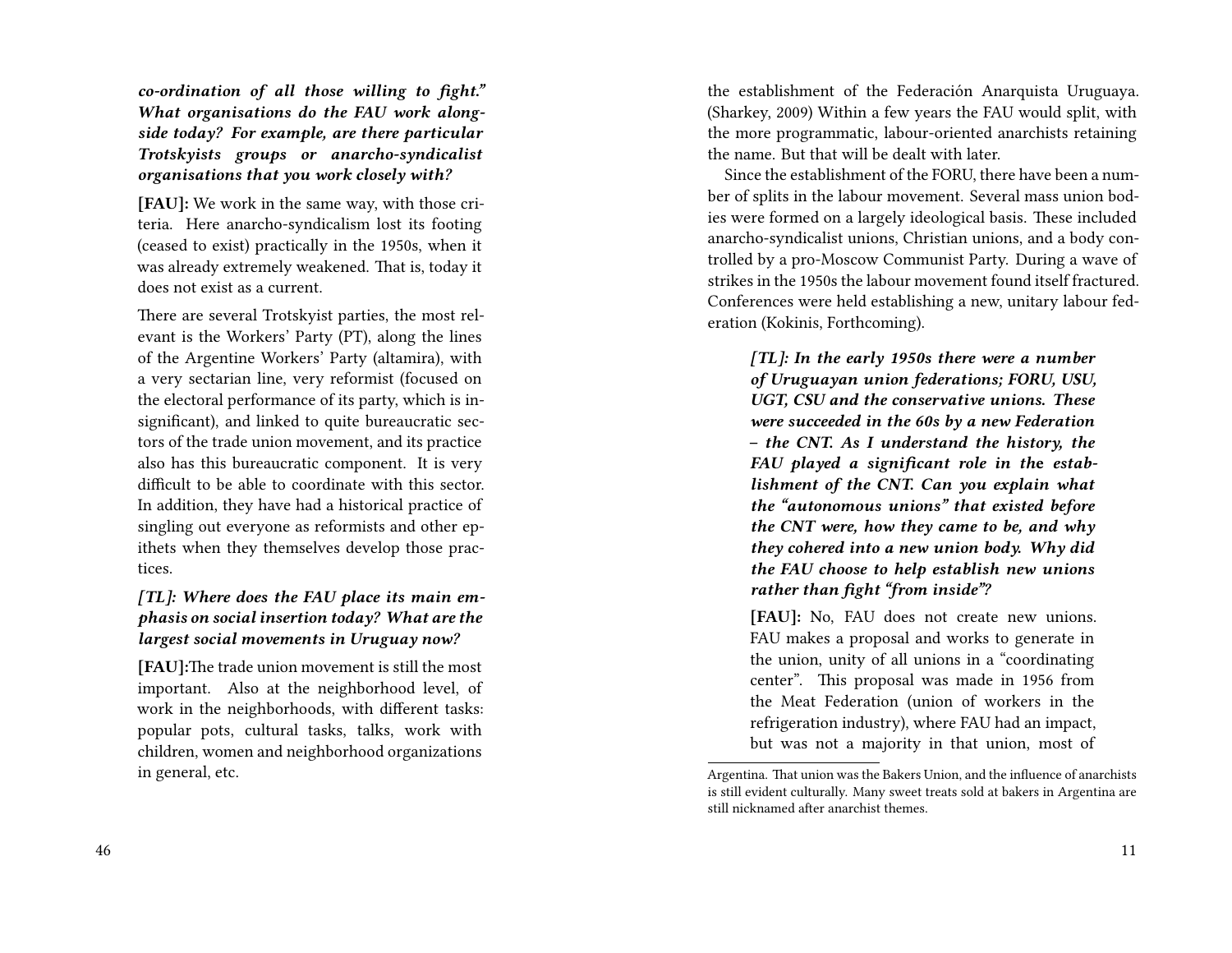the union leadership were "Batllistas", as was the unions base also (sector of the Colorado Party<sup>3</sup> of a certain "progressive" tendency in those years). But there was a strong experience and fighting spirit. For more than a decade there were important strikes (of the meat in 1943, of the seafarers in 1947, of the public companies in 1951) and in each of them the support and solidarity of other unions was deployed.

We can say that in those years there were three tendencies or currents within the labor movement: 1) the autonomous unions, many of those who came from the anarcho-syndicalist tradition or the FORU, both already in decline; 2) "yellow" or pro-employer unions and 3) the current of the Communist Party with its "central" under the aegis of Moscow.

The FAU shared the proposal by various militants in the trade union movement about the need to unite to face the coming crisis and repression. This [the crisis and subsequent repression] was already manifesting and a strong and developing trade union movement was needed.

When the CNT was formed in 1964 it took place within the framework of a broad process of debate in the union bases; it was not a discussion of leadership, but factory by factory and workplace by workplace. That is why at the same time it was decided that if a coup d'état were to take place, the trade union movement would respond with the

tend. The question is not to have a union leader who "lines" or makes beautiful speeches, but that this line and those speeches are an expression of a concrete construction and development of organizational forces of their own, of a tendency of their own in the labor movement.<sup>11</sup> In the '60s this was viable, but all this was built during decades of anarchism's incidence in the trade union movement.

As we have already seen, the FAU had significant influence on sectors of Uruguay's trade union movement. Leon Duarte, a militant from an anarcho-syndicalist background and leader of the militant FUNSA, was a particularly prominent figure. When the military took power, they offered to negotiate with Tendencia unions, namely the FUNSA. This was a clear attempt to win over a militant sector of the class. A meeting was held that was broadcast live on radio between the Generals and the FUNSA leadership. However the anarchists accepted on a false premise, during the meeting Miguel Gromaz shouted "what you want is a central [union body] of scabs! But you will not get us, we belong to the CNT!" the broadcast and the meeting were cut off. Miraculously, the military did not execute the leaders then and there. A few months later they offered Duarte the position of Minister of Labour, which he turned down. Within a few years he was caught and executed in Argentina.

*[TL]: In the 1969 Cartas de FAU it is advised that when working in unions militants must "avoid isolation… this requires a stable and functional, broad and non-sectarian*

<sup>3</sup> Uruguay has two historically dominant parties. For a period, the dominance of the parties was even part of the constitution. The Colorado party is the more 'liberal' of the two.

 $11$  I believe what the FAU mean by this is that a leader creates a political 'line' and gives it to the workers. Rather than a leader who represents the bottom-up construction of a political position or line of struggle.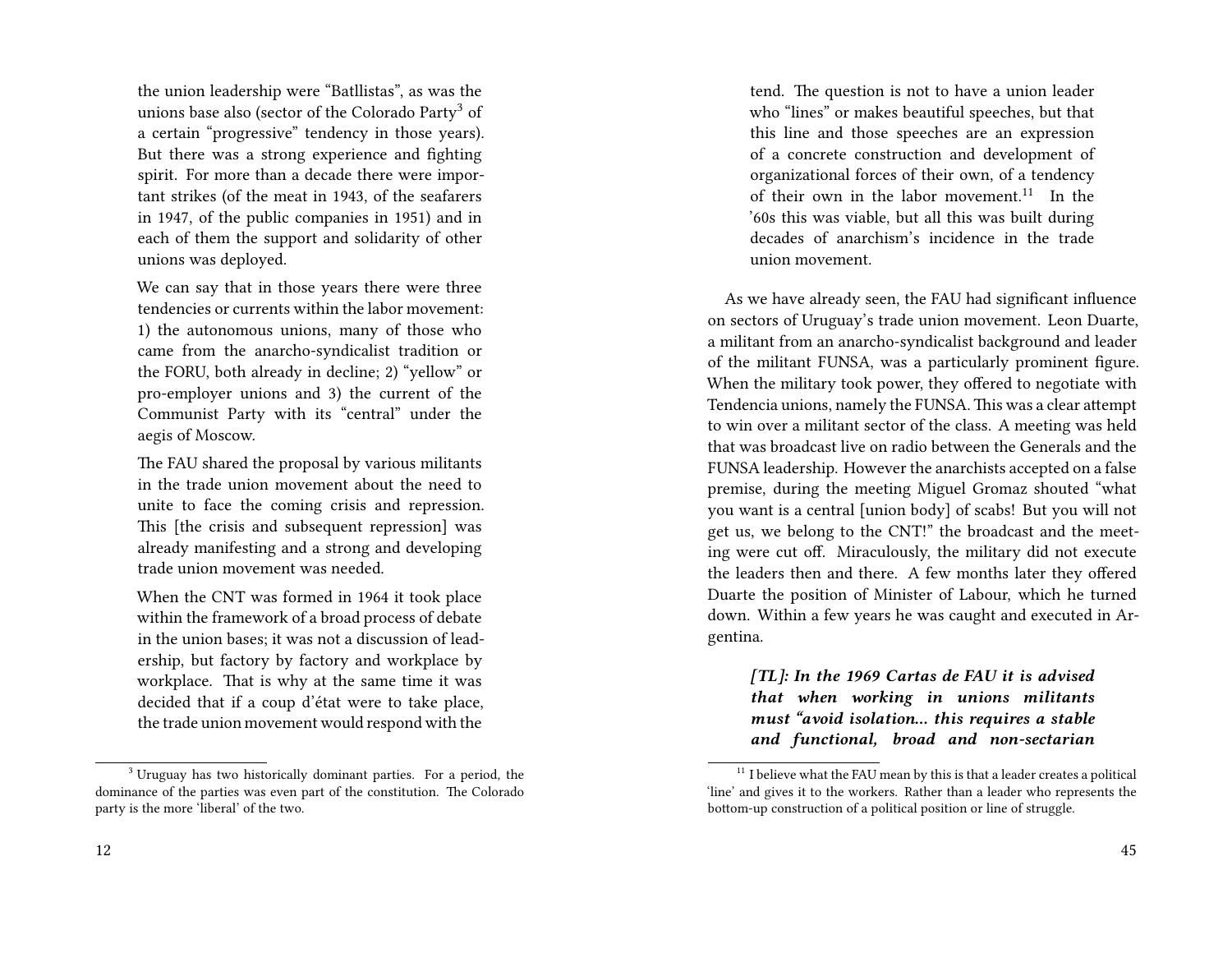and grassroots democracy, etc., that is, with the principles that anarchist militancy promotes and to make a style and a method of these characteristics, but does not place a [singular political] label on the struggle of the oppressed.

*[TL]: Does the FAU retain strong influence in any unions? What strategies does the FAU employ to strengthen the union movement today? Are there any particular sectors of industry that have maintained militant unionism?*

**[FAU]:** Yes, there is an impact on the trade union movement. In general, labor unions have had a "renaissance" after the crisis of 2002, when the country was literally bankrupt. The industrial dismantling of the '90s was very hard and hit the unions hard as well. But today several industrial unions have a strong presence and prominence. We must bear in mind that the economic structure [creates] dependence in Uruguay, therefore, the industrial apparatus is not very extensive. It was greater until the '70s. The dismantling was completed in the '90s with the implementation of neoliberal policies, through the dictatorship and the subsequent governments.

*[TL]: In the past, FAU militants took on leadership roles in the CNT. Does the organisation still allow militants to be elected to official roles by the workers or does the organisation focus on rank and file activism?*

**[FAU]:** This depends on the moment and our strength. It is desirable to have a powerful militant body to face general responsibilities in the trade union movement and towards that work we

General Strike with occupation of the workplaces, as happened in 1973.<sup>4</sup>

The unions adhering to the Communist Party only joined the CNT in 1966, when the union unification congress was held. It should be noted that the pro-employer unions ceased to exist, after extensive work by anarchists and a combative militancy in general.

Within the new CNT, the FAU played a leading role by establishing the so-called "Combative Tendency", which united radical unions, far-left political organisations and rank and file workers around a functional shared platform. Anti-capitalism, direct action and rank and file control were the core principles.

*[TL]: The FAU was key in establishing the "Combative Tendency" inside the CNT, made up of minority factions that supported more radical forms of worker democracy and direct action. What other organisations made up the bulk of the Tendency and how did the FAU relate with them?*

**[FAU]:** The Tendency not only brought together small minorities or factions, but entire unions and federations such as the Federation of Meat, Textiles and FUNSA (tire manufacturing). Groups of those unions where the majority orientation was the Communist Party also participated.

Practically three political groups participated within the Tendency: 1) FAU and our public

<sup>&</sup>lt;sup>4</sup> In 1973, the military finally overthrew civilian rules and established a dictatorship. This had been threatened for quite a few years beforehand, but a 'civilian dictatorship' (i.e. authoritarian democracy) had been uneasily maintained.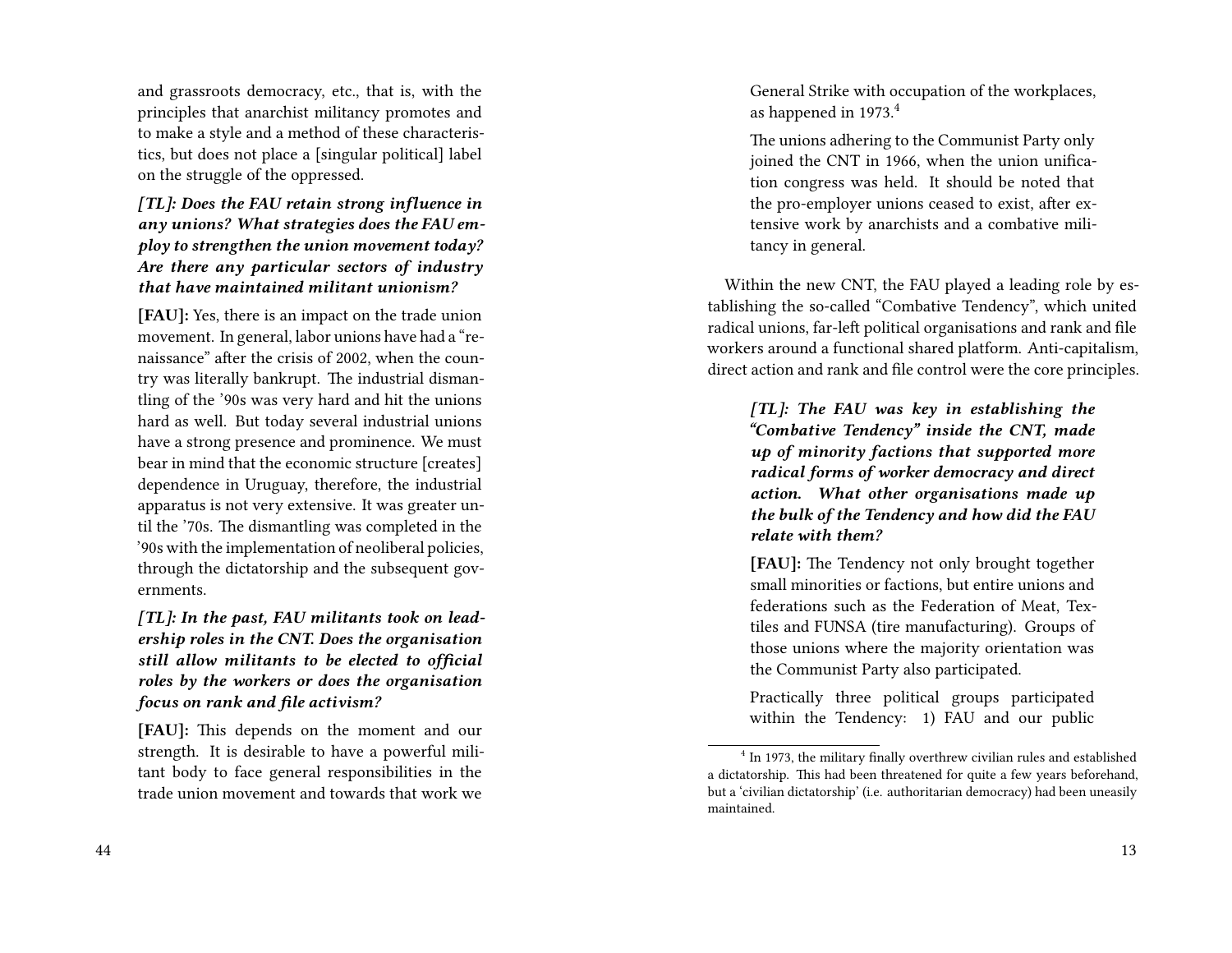expression from 1968, the ROE; 2) the GAU (unifying action groups), Christian and Marxist grassroots groups, combative at the time; 3) the militants linked to the MLN Tupamaros, with little organic relationship among themselves but who coordinated in the Tendency.

The relationship was normal, natural let's say. Not without controversy, but fraternal. The Tendency actually worked for general things of the trade union movement, but the agitation and daily task of supporting conflicts and mobilizations were made by ROE.

Above, the ROE is mentioned for the first time. The Resistencia Obrero Estudiantil (Workers-Student Resistance) was founded in 1968, as a means to bring together disparate militant groups in Uruguayan society and channel them towards combative struggle. Furthermore, the FAU, along with other groups associated with the journal *Epocha*, had been declared illegal in 1967. The existence of ROE gave the FAU space to do above-ground work. The ROE was simultaneously based amongst secondary (high school) teachers, arts and medical students, and a number of rank and file unions also affiliated to the Tendencia Combativa. It also published its own journal, *Rojo y Negro (Schmidt, 2020)*.

*[TL] In the 1960s the FAU established a mass organisation – the Student-Worker Resistance (ROE). Can you explain the reasons for building a mass worker-student organisation? What was it's role?*

**[FAU]:** For this there are two reasons:

1. FAU is outlawed at the end of 1967 and a "legal" or public face was needed that could iscommittee established in Marxist Leninist parties, as they retain no executive power. Power resides in organisational congresses, and in exceptional situations with small committees delegated to fulfil a particular task.

*[TL]: In Australia the percentage of union membership has dramatically declined over the last few decades. Some Anarchist-Communists here place a specific emphasis on social insertion into the unions in the hope of rebuilding them, while other tendencies of anarchists focus almost exclusively on social movements. What does the union movement in Uruguay look like today? How does the PIT-CNT differ to the pre-dictatorship CNT? What is the FAUs relationship to it?*

**[FAU]:** FAU maintains its union insertion and here all the unions are in the PIT-CNT. There are differences between PIT-CNT and CNT, different generations, different perspectives, even some renewing of older ultra reformist currents from the '80s and '90s, even more reformist than the most classic Stalinism of the currents of the Communist Party. But inside the body both class-struggle and combative sectors, and on the other hand, reformists or other sectors that have no interest in developing the capacity of organized workers.

Within the unions in which we are inserted, we try to form militant groups of tendency, which bring together the most class conscious and combative militants of the sector. There we try to develop a political line towards that guild, a political line that does not call itself anarchist, but tries to operate on the basis of solidarity, direct action, direct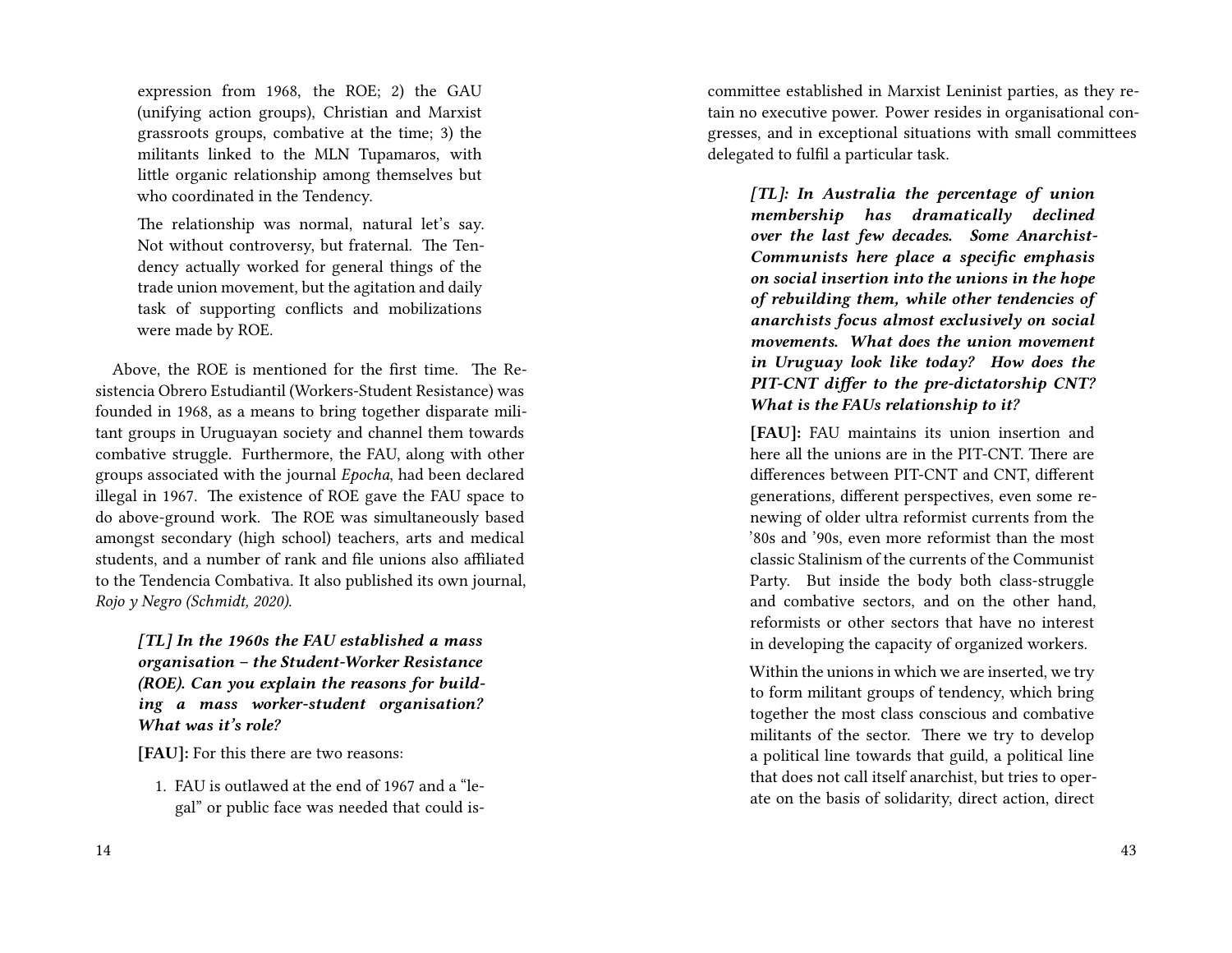olutions is the Congress, and of course then the federal agencies.

Yes, there may be specific responsibilities, but they are subject to the control of the federal and grassroots agencies of the Organization.

The Federal Council is the highest instance between Congress and Congress and there the entire Organization is represented. There the most relevant political decisions of the organization are made, including work plans.

A few notes are worth adding for context here: I actually had the notion of a PVP split wrong. Around 1974, in exile, the FAU absorbed a number of other far-left organisations, almost all exclusively Marxist. This included several small factions of the Tupamaros. The majority of the new organisation however was still Bakuninist, and maintained their roles in the ROE and OPR-33. With the dropping the tight Especifist program, they renamed the organisation the *Peoples Victory Party*. PVP cells in exile were established as far abroad as São Paulo, Paris and Stockholme. Within a year of its founding, every leading member of the PVP except one was kidnapped and murdered. (Partido por la Victoria del Pueblo, n.d.) When the country returned to bourgeois democracy, surviving members re-established the PVP. However, when the PVP began running in elections, the anarchists left and reestablished the FAU as an Especifist organisation. (Schmidt, 2020)

Secondly, the debate around the nature of the executive has been a long one in anarchism. Misunderstanding of the related language and intention was the source of the debate between Malatesta and Makhno following the publishing of The Platform. Especifist and Platformist organisations will appoint a small body of members to undertake certain mandated and strictly limited roles. These are quite different to the central

42

sue an opinion, propaganda be on the street with a political line.

2. Bring together the growth that was taking place at that time and the great social explosion that meant the year 1968, both at the union and student level. A whole generation of young (very young) militants of Secondary and Technical Schools appears who join the struggle and it was necessary to bring that together, organize it and carry out a whole political-ideological work with that militancy. It is a time of great growth. A new stage was opening.

It is worth expanding a little here. While at one level, the much larger ROE (at its peak roughly 10,000 members) developed its own theory and culture outside of FAU bounds, on the other it really was an expression of class struggle and solidarity. The ROE was effectively a "rearguard" to the "vanguard" that was the CNT, and in particular the *Tendencia*. The ROE recognised that its function as a social movement was to help those not involved in the union movement find a way to fight. In Kokinas' article *An Anarchy for the South*, he quotes from a 1970 ROE communique:

*"There are many people… who do not belong to unions but who are prepared to fight… We should develop the coordination of activities amongst groups who share our tendencies within the same zone or neighbourhood… non-unionised factory or shop workers, students, the unemployed, and housewives all deserve the chance to participate in the fight."* (Kokinis, Forthcoming)

And fight they did. In 1969, during a meatpackers strike, the ROE established roadblocks and 'toll booths' to collect money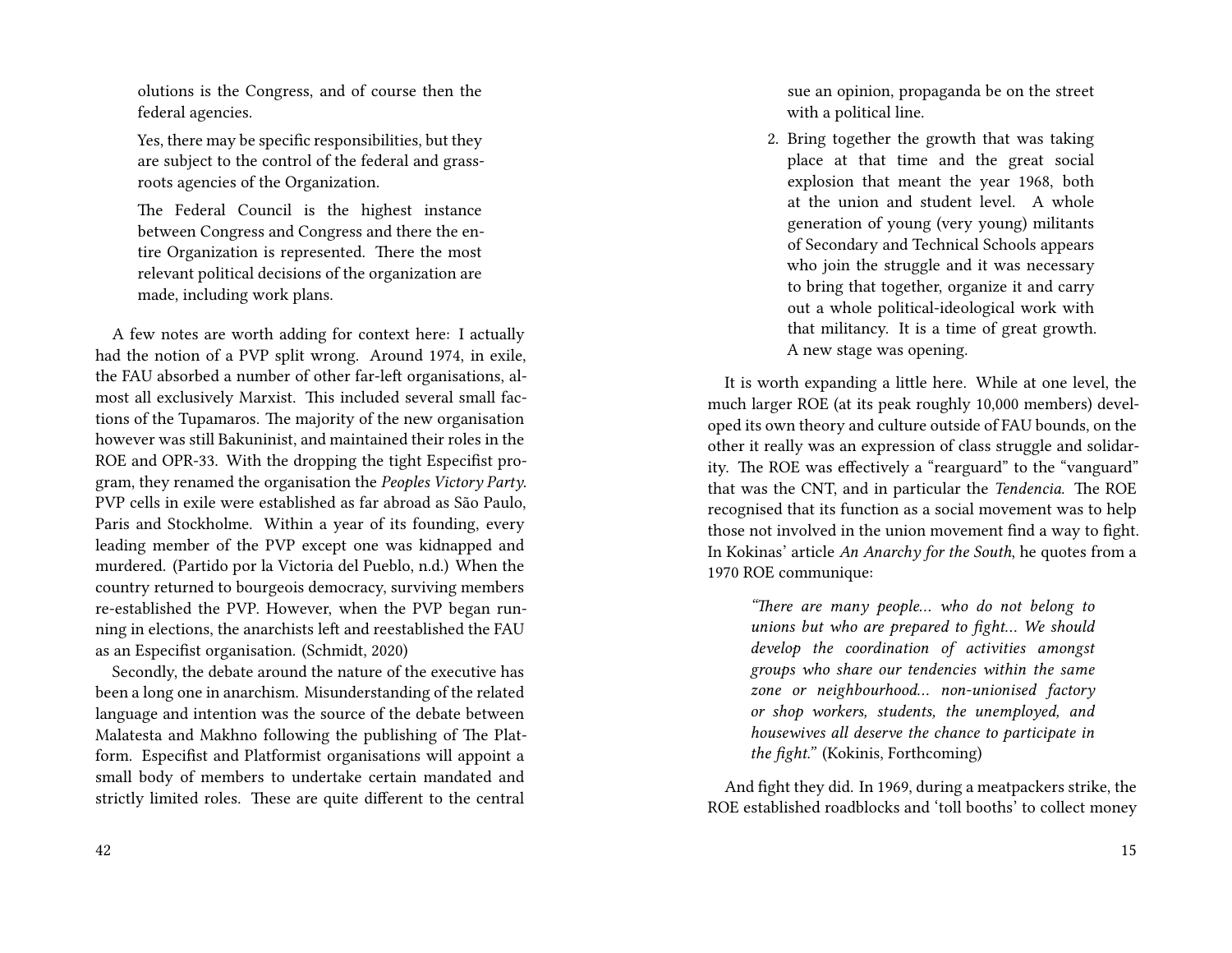from drivers to fund the strike. Students carried out raids on supermarkets to feed families. Unions from the Tendencia (with significant ROE caucuses) established donation boxes and refused to transport goods on trains that would undermine the efforts. When trucks were used to help shift produce instead, they were set on fire. The entire struggle escalated into near insurrectionary proportions, with children in the neighbourhoods pelting police with slingshots from the rooftop as the workers faced the police down in the street (Kokinis, 2020).

*[TL] Did the ROE act as a "legal" or "above ground" organisation for the FAU to pursue it's politics while the FAU could remain clandestine?*

**[FAU]:** The FAU was outlawed and therefore operated underground. ROE is broader than FAU; it includes a lot of non-FAU militancy. There are libertarian militants, others who are not decidedly so. But there were an interesting number of colleagues who are going to join FAU over time. They train and make their first weapons in ROE, especially the younger ones.

The FAU-ROE-OPR 33 triad can be said to be an articulated set, with different levels and responsibilities of the militants, but where all the tasks were relevant to the joint development of the tasks of revolutionary intention.

The OPR-33, or Popular Revolutionary Organisation, was the militant complement to the FAU's strategy. The strategy known as the Las Dos Patos (two feet), aimed to escalate the class conflict via means of direct action, creating a revolutionary subject amongst the workers and challenging US imperialism along the way. With FAU at the political core, the OPR-33 was subjected to the anarchist party's political line and use as

comrade joins in good faith and is prepared for the political project.

A long process of study and working with the organisation before becoming a fully committed member is standard for Especist groups. The logic is that the Especifist group is not a vanguard, it is simply one of many groups of working class militants dedicated to socialism organising together. This makes us stronger and more effective, however Especifists realise that it is the mass organizations of the class that make the revolution, not the party.

*[TL]: The FAU has been accused of being "democratic centralist" by other anarchists in the past. In Ricardo Rugai's article "Anarchism and the Question of the Party" he describes a secretariat and a federal council with executive powers.* **(Rugai, 2014)***This sounds surprising. The nature of executive power was one of the key points in the debate between Malatesta and Makhno over the platform. It also sounds like a departure from Federalism, one of the key defining features of anarchism. Of course, I believe the FAU reformed and changed its structures after the PVP split – so perhaps it operates differently. How do the broad structures of the FAU function today?*

**[FAU]:** The Secretariat or the Secretariat of the organization or the body was never conceived as an executive power outside the decisions of the Organization. There are agencies in charge of complying with specific resolutions in the day to day of the Organization, but the maximum body for res-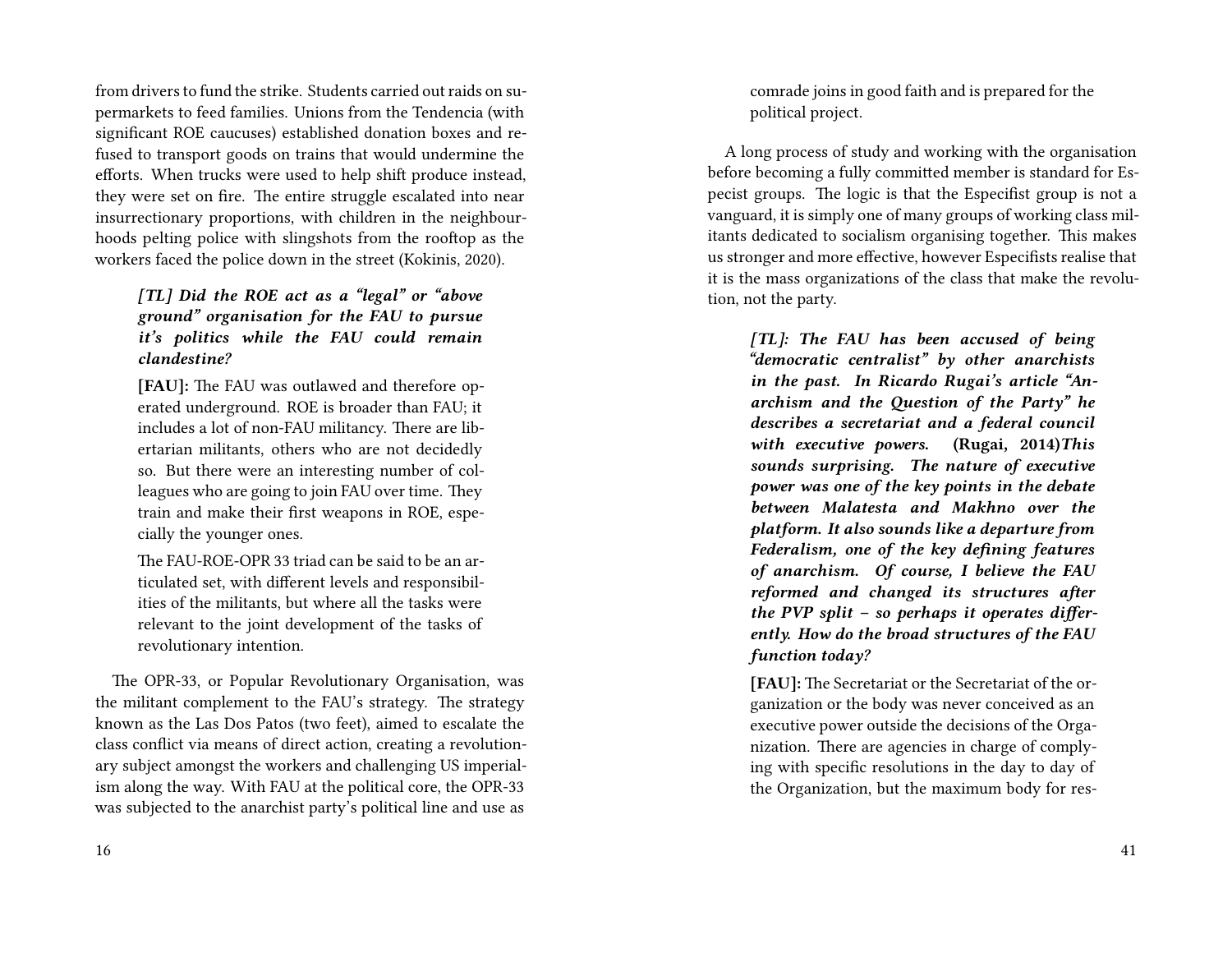## **Contemporary**

In this final section of the interview, I took into account the FAUs history and theory, and the global spread of Especifist ideas. On the basis of what I had already come to understand about the organisation I wanted to ask the FAU about their internal processes, relations with other tendencies and organisations, and what concrete undertakings the organisation is involved in today.

*[TL]: Especifist organisations are known to require a high level of theoretical and practical development before someone can become a member. What does the process of joining the FAU look like?*

**[FAU]:** FAU is an organization of militants, not the "masses." It is not in our interest to affiliate people as the Communist Party does, for example. But it is in our interest that the comrade who joins FAU has the minimum theoretical and political elements to develop their militancy within the framework of the Organization and develop their political project. Obviously, militants are being formed in the Organization day by day.

At the same time, FAU works permanently on theory, the tools necessary for analysis, to read and interpret reality and to be able to develop our political proposals. It is not a finished work, it is done over time. The same as the training of militants.

The entry process takes a few meetings of reading and discussing documents and materials of the Organization, so that the colleague who enters does so understanding what we are talking about and the Organization also has the guarantees that the

an auxiliary support for social struggles. Unlike Che Guevara's *focoism*, 5 so popular in Latin America at the time, the armed apparatus was never considered a vanguard.

*[TL]: I have read that the ROE was directed by a "clandestine… technical support and liaison committee" of FAU militants named Alejandra. How did this function, or is it a misrepresentation? Isn't it anti-democratic to have a mass organisation directed by a secret minority?*

[FAU]: Alejandra was the part of FAU in charge of the task of ROE and everything strictly popular (union, student and neighborhood). It was not directed vertically, or from the "party to the masses" as in Marxist logic, but a collective construction where FAU had weight because its militancy was present one hundred percent in ROE. In addition, FAU had militants in the union leadership of important unions such as FUNSA.

ROE was an area of turmoil, that was its main task. Support for conflicts, propaganda, sale of the newspaper ("Companion") and tasks related to the agile and dynamic situation of the moment. ROE worked through groups of each place of insertion (factory, high schools, union or guild, neighborhood) and there was debate about the tasks to be carried out and also about the policy to be developed. Some general plenaries were held from time to time, where the line of action for the moment was marked and then debated. The meeting places of ROE were often the FUNSA union and the bakers' union.

<sup>5</sup> See Guerrilla Warfare, Che Guevara.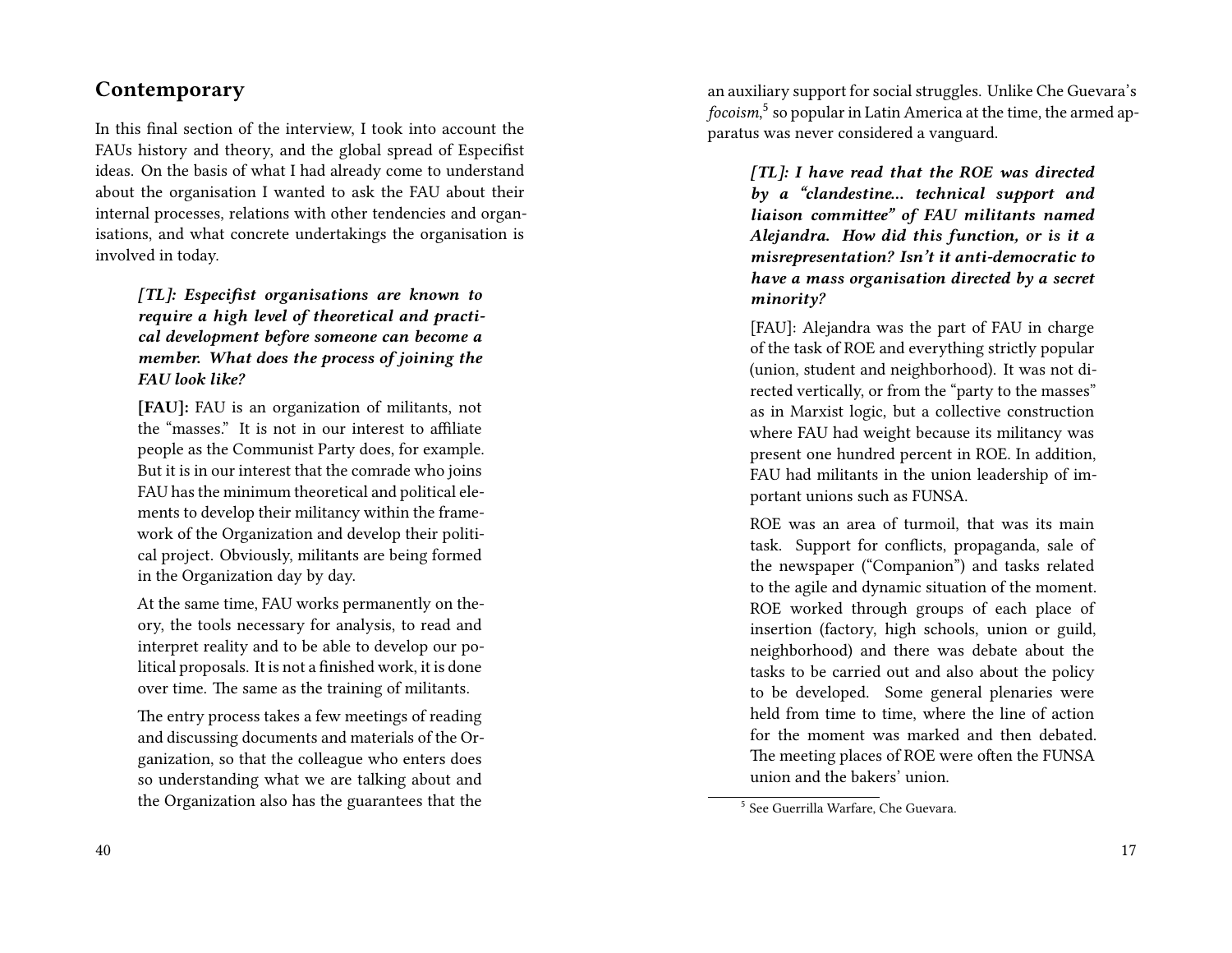Everyone who participated in ROE knew that it was a FAU project and that it was in turn linked to OPR33. No one considered the operation undemocratic because ROE had its own life, its own dynamics.

Returning to the answer about Alejandra: it was the part of FAU, composed of various groups, which was in charge of ROE and all the social and public activity in those planes. And Alejandra's activity was coordinated in the Federal Board of FAU through its managers with the other activities (armed activity of OPR and general policy of FAU). Let's say, FAU was an organization with two "legs": the armed OPR and the social-political, ROE.

After this first discussion of the OPR, ROE, and Alejandra I asked the comrades a number of specific questions about the armed struggle. This is related to some of my research on Abraham Guillén (who will come up in the discussion) and trying to discern both some of the technical aspects of the struggle, and the differences between the FAUs approach to armed struggle and that of other Marxist and anti-imperialist groups at the time. The FAU was, of course, influenced by the wave of armed struggle that swept the continent during the period. In its formative years the FAU had expressed "critical support" for the Cuban Revolution. Not so much for the regime, but for the process and the opportunities it opened up in Latin America. The world had entered a stalemate between the USA and the Soviet Union. On a continent oppressed by American imperialism, the breakthrough of the Cuban Revolution had a huge impact on popular consciousness. Despite the ambiguity around Cuba, the FAU was immediately critical of the *foco* strategy. This did not, however, stop them from participating in pan-revolutionary-left efforts. They joined a coalition named

out of militant necessity and analysis of our concrete social reality, of the conjunctures and certain issues or problems that we find in a process of revolutionary intention.

When it comes to understanding the question of theory and ideology, so far as it relates to the FAU, it is worth quoting at length from Juan Mechoso in his interview with Felipe Corrêa:

> *"Theory points to the development of conceptual instruments that think about all that can be known, in a rigorous and profound way, of a concrete social conjecture…. In this sense one can speak of theory as the equivalent of science, and this is how it should be understood.*

> *Ideology on the other hand, has elements of an unscientific nature that contribute to dynamising and motivating action based on circumstances that, although related to the existing social conditions, do not derive from them in a strict sense; action is not determined by what… has been called objectivity… the expression of motivations… Aspirations, ideal goals, utopias, hopes, hatred and desires also belong to the ideological domain.*

> *Rigorous analysis of a concrete situation is thus a theoretical analysis, which should be as scientific as possible. Theory needs and conditions the circumstances of political action… An ideology is more effective as a motor for political action, the more firmly it is supported by contributions of theory."* (Mechoso & Corrêa, 2020)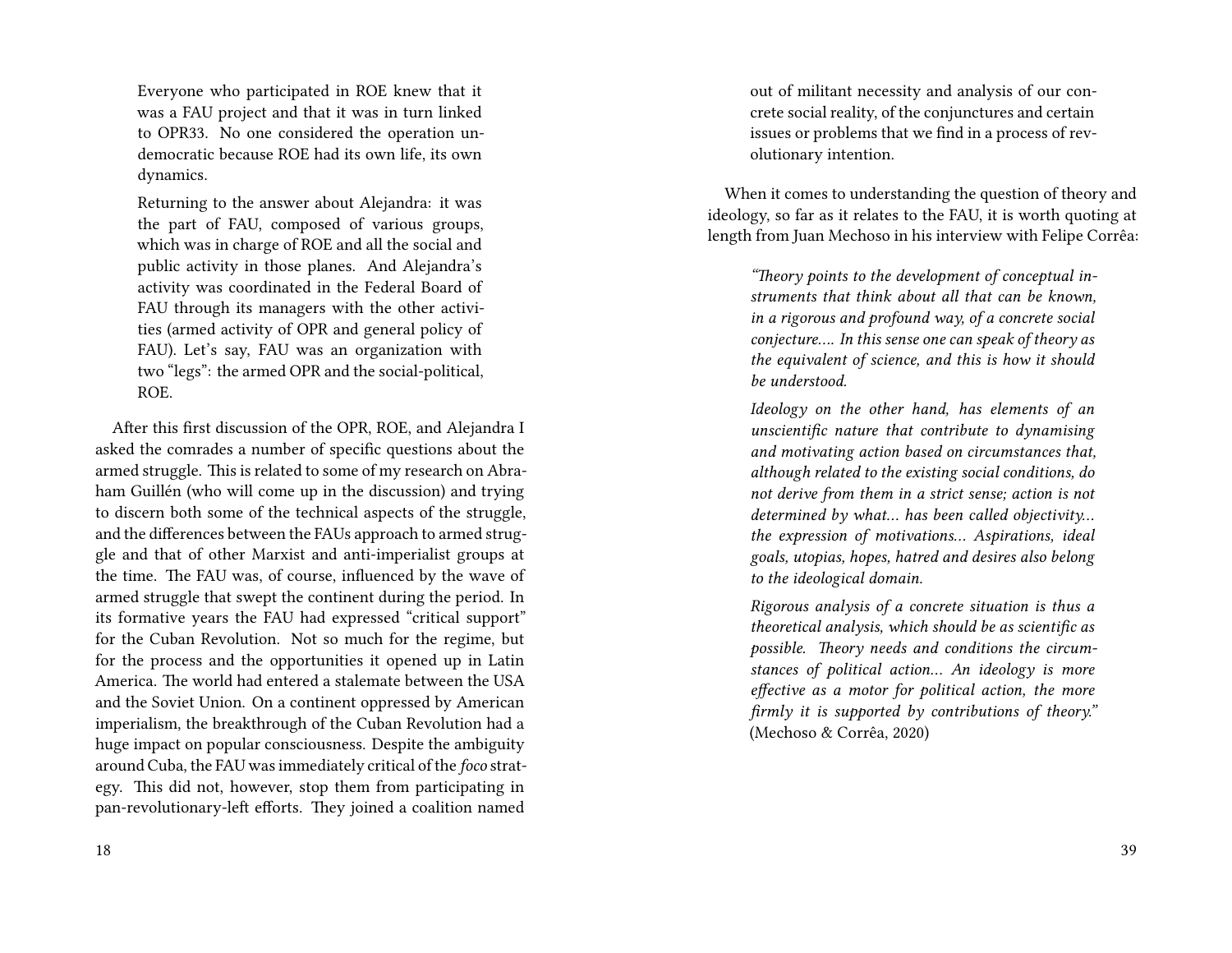*[TL]: Your organisation has a sophisticated understanding of the relationship and differences between theory and ideology. Could you explain how the FAU understands each and how they relate?*

Yes, theory refers to the field of science, of the categories of analysis. Ideology refers on the one hand to our doctrine (Anarchism), on the other to the set of social values and notions that the people can build in a long process of struggle and that many of them already exist today because they have a long historical journey. The role of the Political Organization is to enhance the positive values of the oppressed classes and to support the ideological struggle against the values of contrary ideologies, especially the one produced by the system.

Theory is a specific field of Political Organization. It is the study and elaboration of concepts to apply them to the interpretation of reality and, obviously, linked to the militant activity of the Organization.

We can say that theory and ideology are separate but articulated fields. Only Marxism can claim to build a "scientific socialism." Socialism is not science, it is the will to change the people, to destroy an unjust society in order to implement a just and egalitarian society. Socialism is an aspiration, a utopia in the clearest and best sense of the word. Science is the construction of concepts. Marxism has sold its ideology as a science to validate it against other ideologies that it revalued, debated with them from contempt, not from polemics.

We reiterate, the theoretical task carried out by the Organization is not for intellectual dalliation, but

38

*El Coordinador*, Uruguay's first armed struggle group. It included the Peasant Support Movement (MAC), Revolutionary Left Movement (MIR), the Artigas Union of Sugarcane Workers (UTAA) and the FAU. The FAU participated in the infamous raid on the Swiss Rifle Club, where the armed struggle began in earnest.<sup>6</sup> The FAU left shortly thereafter, arguing that the foco theory would fail. The other organisations went on to form the basis of Uruguay's famous Tupamaros (Kokinis, Forthcoming).

*[TL]: Next I want to ask about the OPR-33 and Violencia-FAI. Anarchism has a history of mass armed struggle – such as the Insurrectionary Army in the Ukraine, the armed struggle of the Bulgarian Anarchist-Communists, and the Defense Committees of the CNT. However, the armed struggle of the FAU is quite unique. For a start, the OPR & V-FAI were subordinate to the political organisation (which was also at odds with focoist theory at the time), unlike the RIAU. The CNT defense committees were theoretically subordinate to a mass trade union. In terms of theory and history the OPR-33-/V-FAI experience has also been analysed more clearly than the prior struggles. During the formation of its armed wing, did the FAU reference previous attempts at mass armed struggle by Anarchists?*

**[FAU]**: Of course. The reference was always in the CNT, the Spanish Revolution, the Machnovistchina, the anarchist expropriators of the Río de la Plata… Anarchism here has a long tradition

<sup>&</sup>lt;sup>6</sup> For an enjoyable history of the armed struggle in Uruguay, see the episode "Christmas non-Bastard: The Tupamaros of Uruguay" of the Behind the Bastards podcast.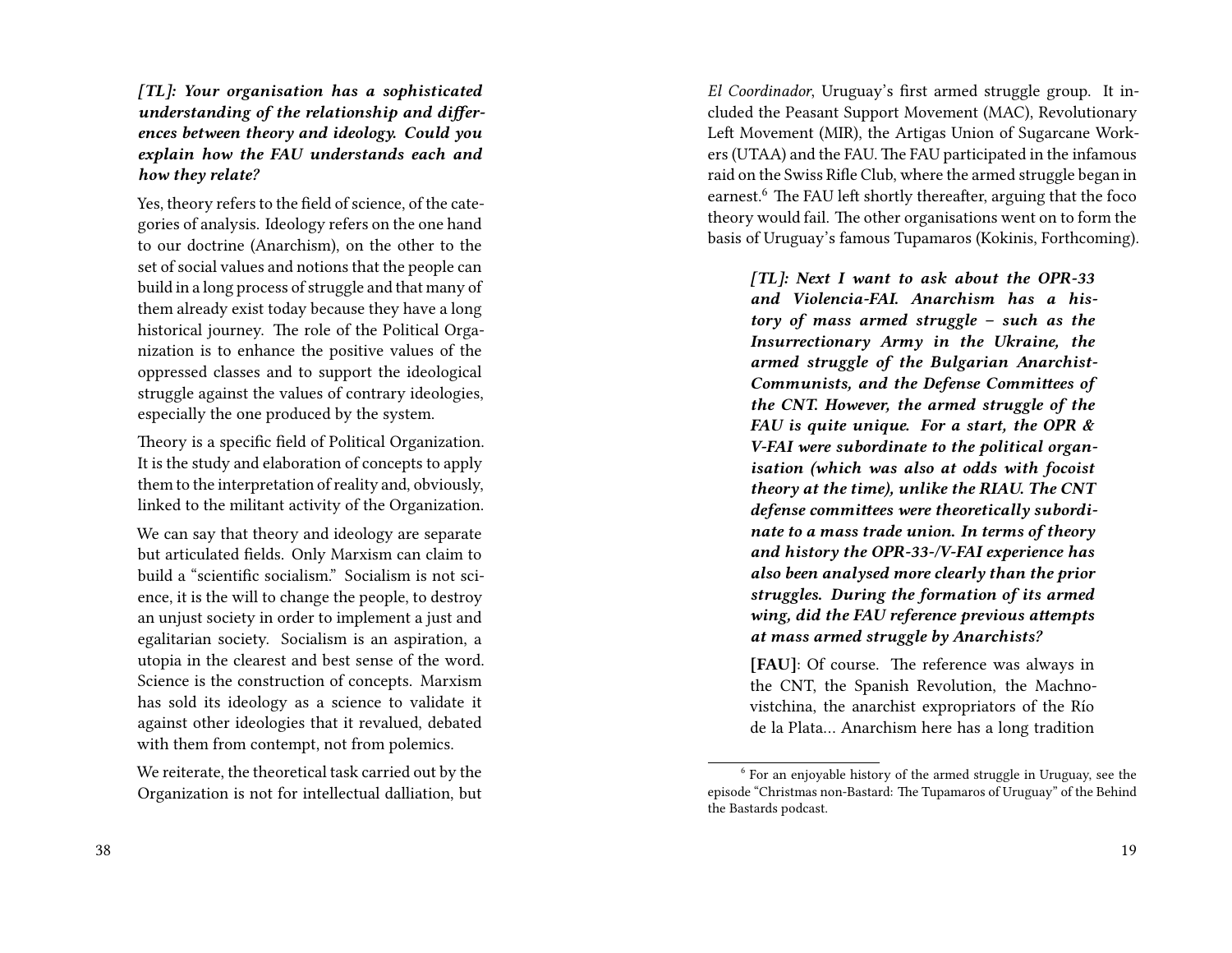of direct action. All this was part of it and we can say that there is a continuity in that sense.

It is true that the organizational form and conception is different, since we are Especifists. Therefore, armed action depended on the Political Organization. OPR only had tactical autonomy to carry out equipment operations, but in reality, all operations (bank expropriations, kidnappings, etc.) were carried out according to political criteria, that is, at the decision of the Organization. OPR was in charge of their planning and carrying it out, but the political decision to carry them out was made by FAU.

An attempt was even made to avoid any militaristic deviation, which was very common at the time in the other guerrillas. The comrade of OPR was not a soldier, he was a fellow anarchist committed to the revolutionary struggle. There were no military degrees but "responsible". The term "commander" was not used, only in jest. This whole question of a militaristic sign was avoided. Periodic evaluations of the militants were carried out and work was carried out on their political formation. Each group of OPRs discussed the same thing as the groups of "Alejandra", of course, perhaps with more emphasis on armed tasks and everything that this concerns because of their specificity, but they also discussed general politics and the struggles of the moment.

In the same way the comrades of "Alejandra" discussed the armed activity.

*What was the difference between the OPR-33 and the V-FAI?*

**[FAU]**: We have developed this theme in our Declaration of Principles, we have dedicated an entire chapter to it, which shows the importance of the subject for us. This does not mean that we have a "manual" or "recipe book" to follow faithfully about popular organizational forms. We understand that it is a complex process, that it is not passed from one day to the next to Libertarian Socialism, that the social revolution enables a "leap" but that leap is not magical and definitive, that many political forces will be operating and the class enemy too, the same imperial foreign forces.

The bodies that are created at the popular level in the run-up to the final insurrection will be the ones that will have to be organized in a federative way. We do not have an a priori about these organisms, whether they are councils, collectivities or whatever they are called, but it will be the organisms that take into their hands certain functions of society. There must also be a general political body, of a federal nature as we said. There should also be territorial bodies that guarantee services and distribution of goods, for example, as well as the use of the territory. Revolution is not merely an economic fact, it encompasses all spheres of human life.

Of course, the history of revolutionary processes marks the creation of councils or similar organs, but in general we prefer to speak of grassroots popular organizations, leaving open the possibility of creation and experimentation in this sense throughout the long journey towards social revolution.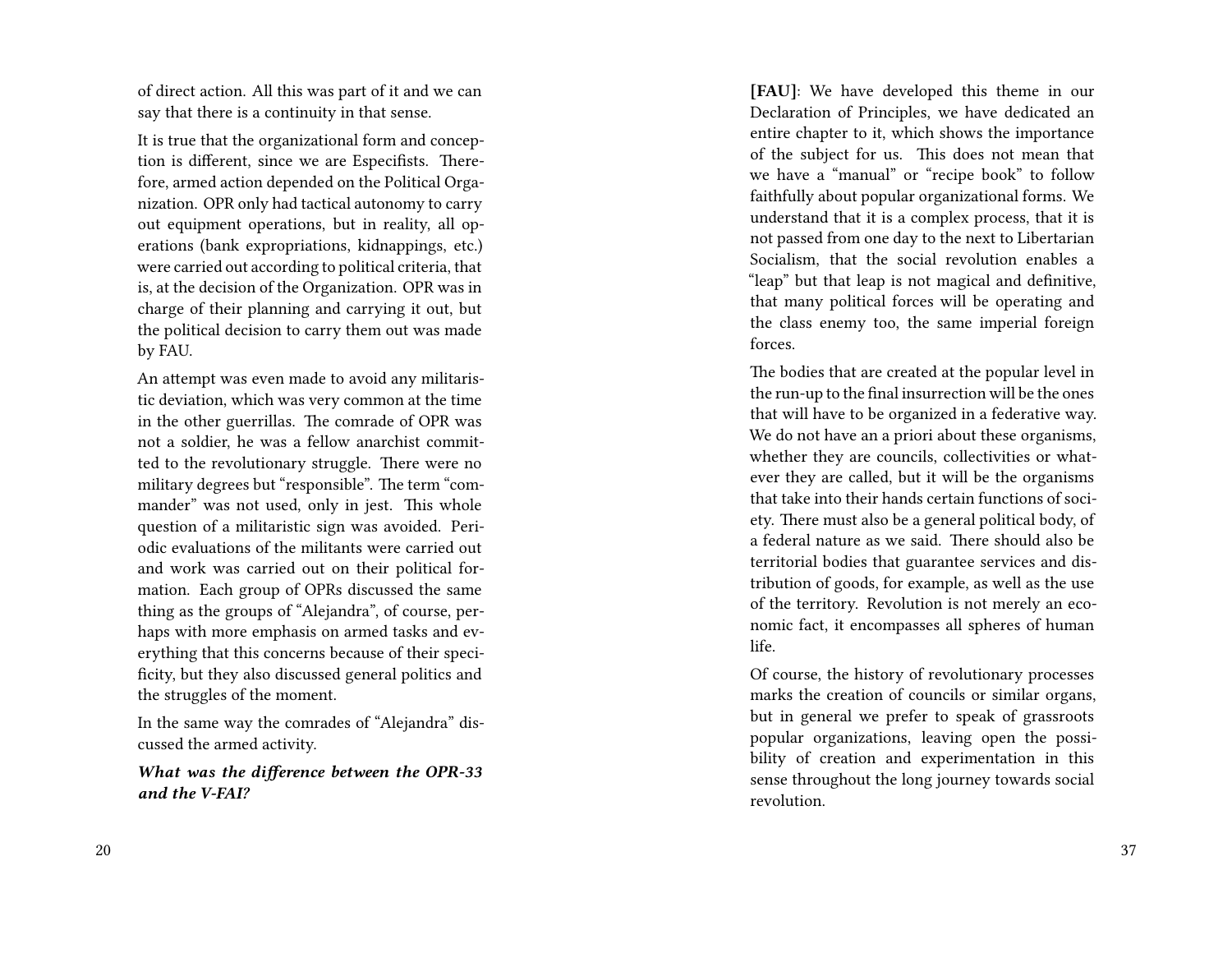*"The ideological-cultural aspect presents its own problems. First of all, how does one establish the relationship between body and ideology or ideologies, domination and ideology, practice-ideology? Here Foucault's concept of the social construction of the subject seems to be of primary importance. In other words, the subject as a historical construction. By ideology we mean, as we have already pointed out, not only ideas, representations and behaviour. If ideology is composed of internal systems which also have their "relative autonomy", ideas-practices, technologies of power, representations and behaviours, it would be necessary to see how the concept of disciplining can be articulated for the more direct functioning of the system in general and for specific behaviours."* (Galazara & Tavarez, 2019)

While by no means abandoning an analysis of class society, the FAU appear to be interested in asking deeper questions around the construction of a revolutionary subject, unsatisfied by answers previously supplied by Marxist thinkers. The construction of revolutionary subjects is linked to the means of practicing direct action on a mass scale, as in the days of the FAU-OPR-ROE-CNT connection. This is what Especifists mean by the slogan "build Popular Power." For more on the concept of Popular Power see Felipe Corrêa's essays *Create a Strong People* and *Anarchism, Class, Power and Social Change*.

*[TL]: What is the FAUs general view of the revolutionary transition? The establishment of "Soviets", or of "factory councils", or are the unions the basis of the new organs of workers power? Or is it something else?*

36

The FAI Violence groups were part of an intermediate level, between ROE and FAU-OPR, since they were dedicated to a type of agile action and allowed the fogueo of militants to later join OPR.

Aspects of the answers above led immediately into what I wanted to ask next; I wanted to know about the relationship between Abraham Guillén and the OPR-33. Guillén had also advocated that armed groups make efforts to undermine the 'militarisation' of the organisation. In his time, Guillén identified as an anarchist, but had more to do with Marxist groups in Latin America. (Lawson, 2020) So did Guillén merely observe the FAU and comment upon their activity? Or did he directly advise the FAU and were their military activities based upon his ideas? Or were the points of convergence in their practice and ideas the results of a shared anarchist ideology?

*[TL]: In his "El pueblo en armas: estrategia revolucionaria", Abraham Guillén recommends that guerrillas delegate and rotate command, that all efforts should be made to avoid a cult of personality. All actions should be discussed by the fighters before undertaking them. That guerrillas do not take hostages unless demands can be met by the enemy and that they always aim to arouse public sympathy, and avoid assassinations unless absolutely necessary. Also he advocates the organisation is made up of proletarians rather than peasants or petty-bourgeois revolutionaries. Did the OPR-33 operate by these principles? Did they help avoid authoritarian degeneration?*

**[FAU]**: Guillén gave talks here in Uruguay and made contributions to various groups. But in ad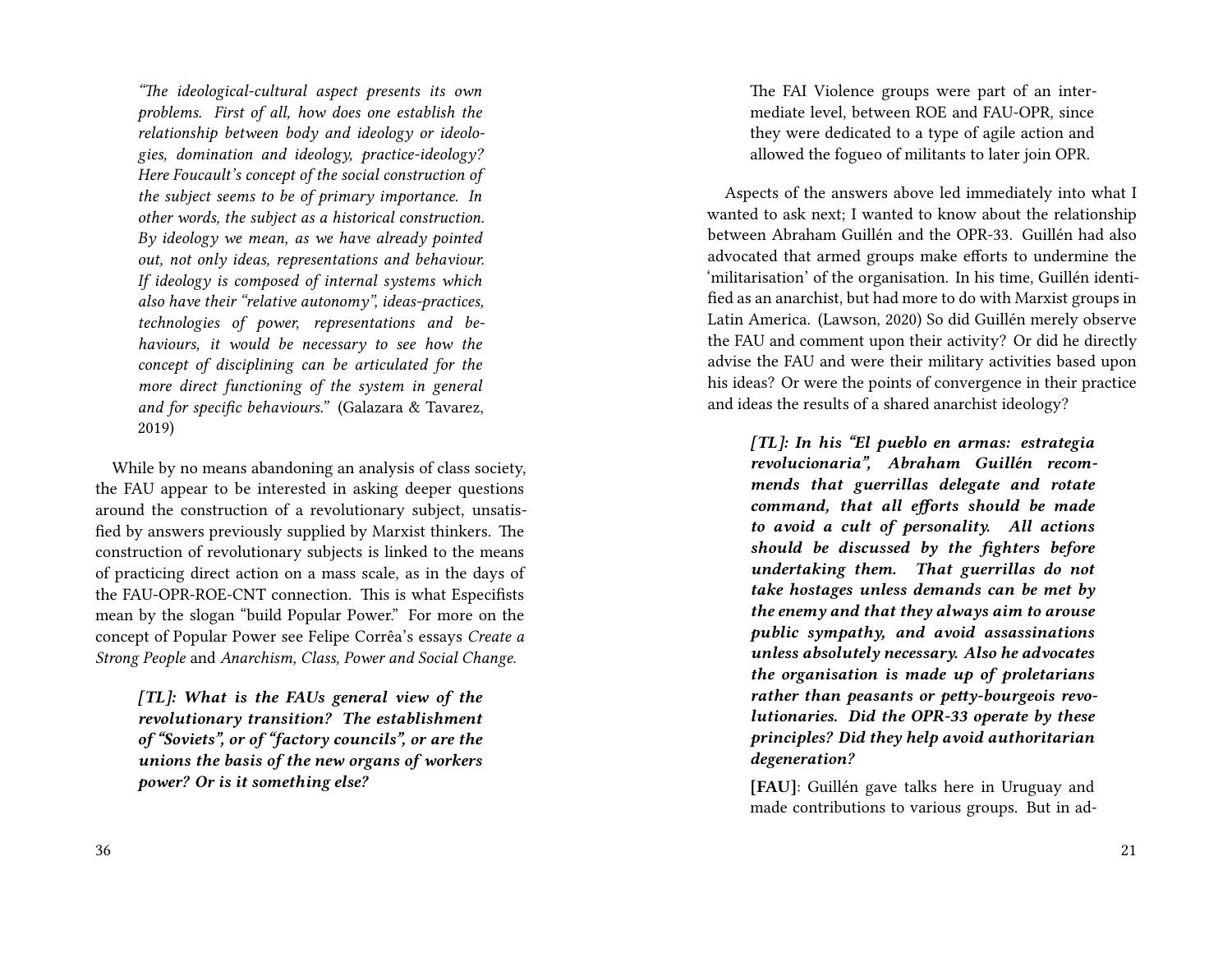dition to Guillén's concern, these problems were always a concern of anarchist militancy, also of FAU.

As we said, military grades were not used, there were managers of the Teams, which could be changed. In addition, [there were] periodic evaluations of militants, [we wanted those who] prioritized solidarity, modesty and ability to deliver first; then the technical-operational aspects.

OPR was first formed with militants from the working class. When the OPR work was established, only students entered. Other guerrillas in Uruguay, such as the MLN, were formed mainly on the basis of students and the petty-bourgeoisie, which gave it not only another social component, but also ideological.<sup>7</sup> The task was not simple or romantic, but arduous, complex and full of sacrifices, among other things, passing through the hands of the enemy and suffering torture and prisons. We had to keep fighting in each of these situations, even. It was far from believing that the revolution was just around the corner.

For a fascinating case study on the everyday activities of OPR-33 guerrillas, see *The Women of Casa Emma: Social Subversion and the Lives of Armed Anarchist Militants in Uruguay, 1967–1974*, by Troy Kokinis in Vol 108 of Histoire Social.

*[TL]: Can you tell me about Abraham Guillén's relationship with the FAU? He gave military advice, but just how close was he to the organisation?*

22

On the other hand, we take from Foucault a good part of his tools of analysis that have helped us to think and interpret capitalist society and power relations, precisely quieting the centrality of economic processes and placing the emphasis on other spheres of domination. It has allowed us to better ground this concept of Domination, which also refers to our interpretation of capitalism and classes in this society.

We do not consider his theories to be ambiguous, but have been taken ambiguously by some of his followers. Foucault works on power, knowledgepower relations and the processes of subjectivation (formation of the subject, let's say) and on the construction of theoretical tools and analysis of a scientific nature. He is one of the most interesting structuralist and poststructuralist authors and precisely his structural analysis seems appropriate, inscribing the contributions of this current as important for our theoretical analyses since the '60s.

That is, in FAU we not only study or read the classics of Anarchism or the left in general, but we pay fundamental attention to authors of these currents from which we can take concrete elements. This does not mean that we become faithful reproducers of an author or a current, but that we take those concepts that we consider to be inscribed within our conception and conceptual framework and collaborate in the development of theoretical tools for our analysis of reality and political proposals.

The pointed question about Foucault relates to part of a modern text jointly produced by the FAU and the Argentine FAG where the organisations address issues of domination, power and ideology. They state:

 $7$  The Tupamaros for example were established by middle class intellectuals.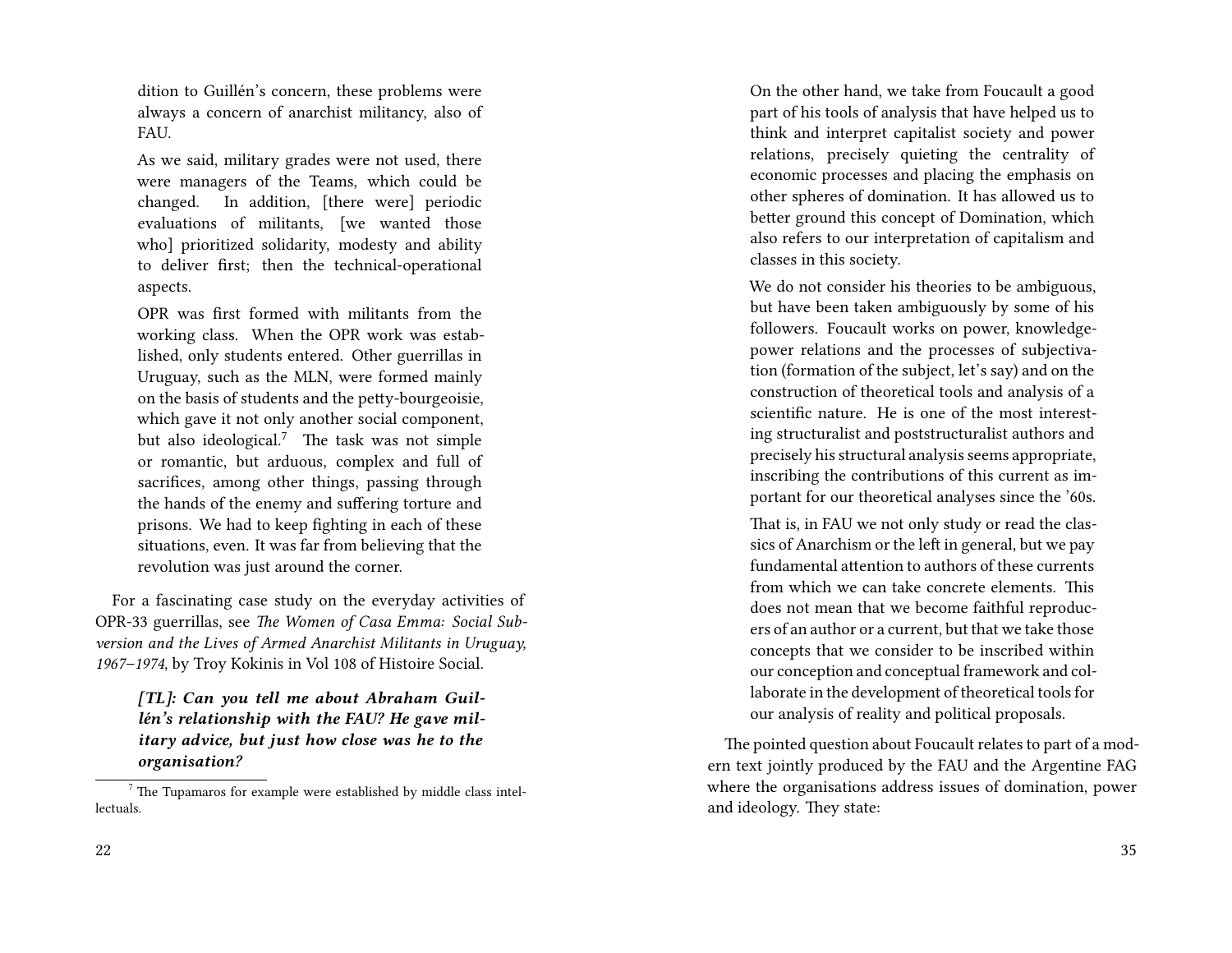to the theoretical tools of analysis, the field of theory is the field of science in our conception.

Councilist ideas have not had much influence here, although they were known about in the 60's and we read them, but their proposals arise from Marxist conceptions. They have also been a concrete influence on certain processes. We are moving away from attempts to synthesise between Anarchism and Marxism. We debated this in the organisation in the 60's and rejected it. They are two different ideologies that start from a different basis. There was a reason for the debates between Bakunin and Marx. As for the FAU, we take much of our theory from Bakunin and Malatesta.

*[TL]: Juan Carlos Mechoso makes several references to Michel Foucault in interviews. This is somewhat surprising as most anarchist [communists] don't use Foucault's ideas for analysis, given the often ambiguous nature of his theories. What did the FAU gain from studying him?*

**[FAU]**: We gain an infinite number of things. Foucault is one of the most important thinkers and theorists of the twentieth century. His analysis of power allows us to place it in a series of relationships and understand power not merely as something that is imposed but as something that is built and disseminated throughout the set of social relations. This allows us to speak of the Construction of People's Power as a capacity for action and organization of the people in their different grassroots organizations and their articulation from the bottom up, in a federalist way.

**[FAU]**: In the period he was here in Uruguay he collaborated with various tasks, but he did not give courses, he did do some talk. I consulted comrade Juan Carlos Mechoso and he tells us about Guillén: "With Guillén there was a good fraternal relationship, he came to the FAU premises almost every day, he lived near the premises. He told us about many general topics, his time in the Uturuncos in Argentina etc. *He had no collaboration with the OPR.* What he did do was a kind of course on strategy with Fomento (Federal Board of FAU at that time). This same course he did with the Tupamaros. We believe that it was a good course, in addition its proposals in aspects that mattered a lot to us were related, urban guerrilla issues and work at the level of "masses".

About "Guerrilla Urbana" he then made a brochure that we put together and printed ourselves in the Coopograf cooperative that we had at that time. Then he brought a volume like 500 pages that we couldn't do right away and left the original with us. When an Argentine historian came, some time ago, who is currently writing about the history of Guillen, we gave it to him to see. $8$  He thought he had read everything published by Guillén, but in another booklet we had here he found the reference to a couple of books he didn't know."

During the period of armed struggle, militants moved back and forth between Uruguay and Argentina. Argentina did not fall to its military dictatorship until after Uruguay, meaning that many OPR-33 and FAU militants escaped across the borders. During the US *Operation Condor*, dozens of militants were

<sup>8</sup> A biography of Abraham Guillen was recently published in Spanish.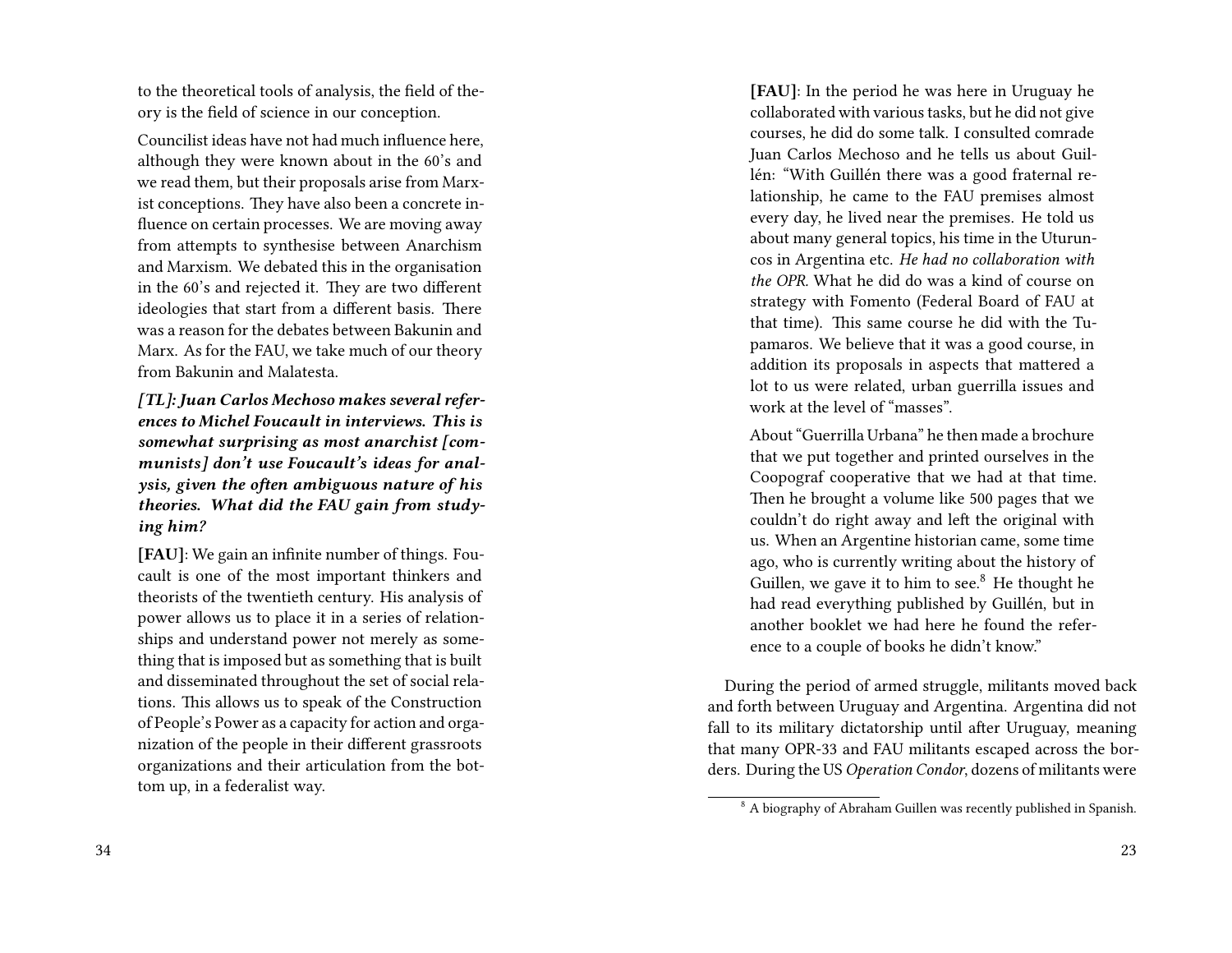rounded up, kidnapped, tortured and executed. An example is Gerado Gatti. Gerado had been a popular leader in the FAU and in Uruguay's trade union movement. He was the first secretary of the CNT when it was established in 1964.<sup>9</sup> After the coup, he escaped to Argentina where he and his daughter were kidnapped and taken back to Uruguay. Gerado at least, was seen at the Orletti motor factory, where he was tortured. The military kidnapped another FAU militant, Washington Perez, who they brought to the factory to see Gerado. They thought they could extort the FAU for several million dollars that they had expropriated from banks. Gatti told Perez that it was a trap, and not to return with the money. Perez was released, but Gatti was never seen again.

In Argentina, a number of anarcho-syndicalists established a clandestine organisation called *Libertarian Resistance*. They had a base in the textile, rubber, dockworkers, woodworkers, graphics and teachers trade unions, where they worked to prepare workers for resistance to the imminent dictatorship. Libertarian Resistance activists also helped smuggle FAU and OPR militants across the border.

*[TL]: Libertarian Resistance in Argentina also had armed sections. I've seen references to them as "syndicalist cells" and that they were tasked with "defending factories" but I haven't come across any more details in English.*<sup>10</sup> *Could you explain that period of armed struggle in Argentina and how it was also connected to the FAU?*

In the case of Uruguay, the historical and current weight of the trade union movement in the popular movement is undeniable, but we do not neglect tasks on other fronts of insertion that allow us to organize with other oppressed sectors, ones that are not framed in union work.

*[TL]: Documents like Social Anarchism and Organisation (by the FARJ) also give the impression that Especifist groups consider "Marxism" (as a whole) as it's more crude Marxist-Leninist (Stalinist) forms.* **(Federação Anarquista do Rio de Janeiro, 2008)** *But what is the FAUs relationship with the ideas of Marx himself? Or tendencies like the Council Communists and so called Left Communists?*

**[FAU]**: We reject the categories of Marxist analysis, its mode of analysis and its militant methods. Stalinism was not a deviation, it is implicit in the Marxist-Leninist conception, therefore, we do not try to rescue Marx and his conceptual body because he about thinks the world, capitalist society and revolutionary processes from a purely economistic conception. The history of humanity is more than just the history of the class struggle and it is a fantasy to believe that the capitalist system itself is marching towards its destruction by creating its own gravediggers. A revolutionary process requires the organization and will of the people, it is not a scientific process but a political and social one. Marx believes he does science when what he does is ideology or doctrine, he makes an ideological proposal for the interpretation of society. For us the sphere of theory refers

<sup>9</sup> Leon Duarte, another FAU militant, was also on the CNT secretariat when it was established.

<sup>&</sup>lt;sup>10</sup> Besides a number of very small personal biographies, I still haven't found a comprehensive history of Libertarian Resistance. If anyone reading this text knows of such a work, please get in contact.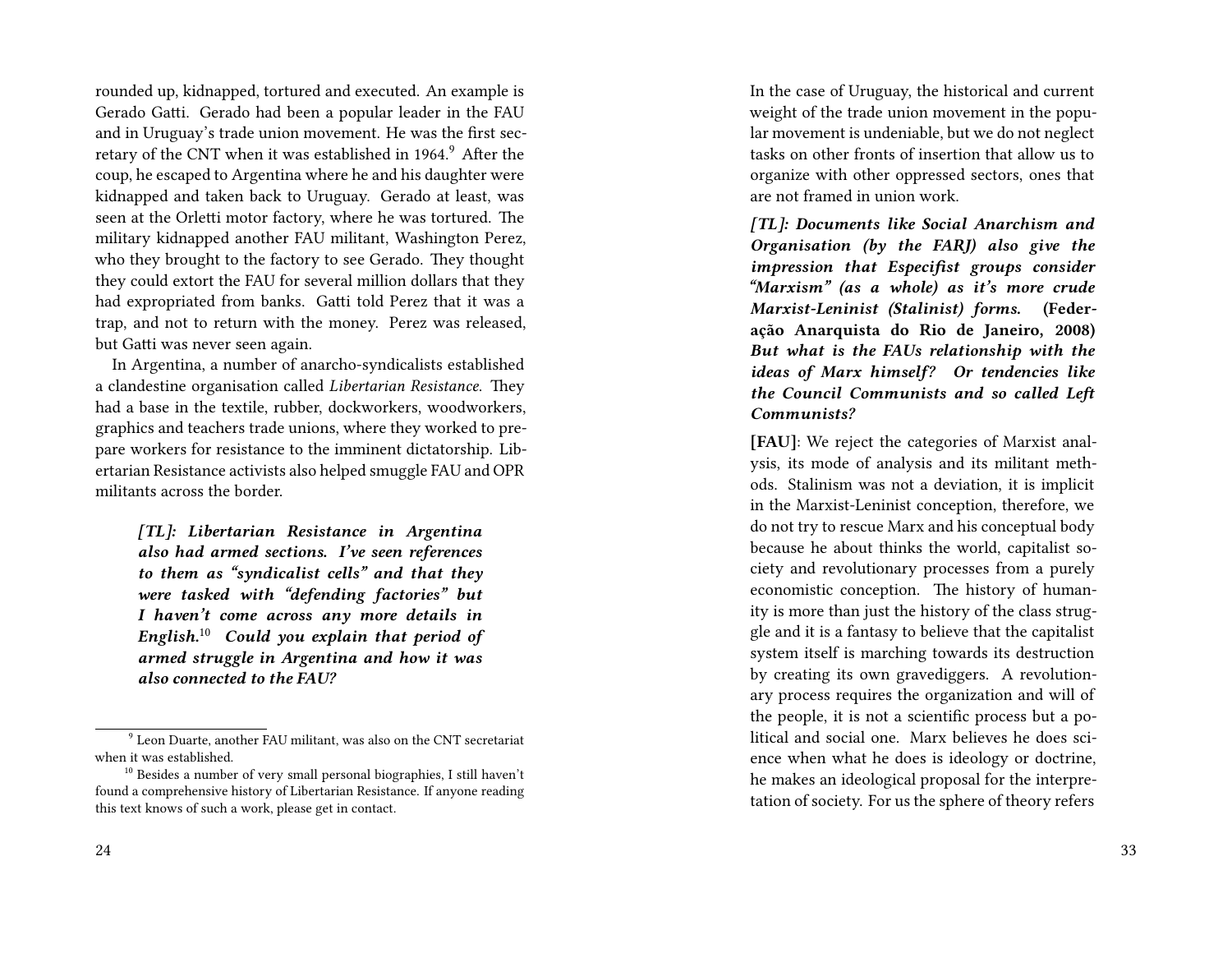As far as social classes are concerned, we escape from any consideration based on the economic seat of the class or on an economistic interpretation. We define not only social classes by their place in production but by their ideology and social practices. We understand those essential elements to understand classes and their relationships. By ideology we mean a set of notions, worldview, concepts, feelings, belonging, that social groups develop and that are a substantial part of their group life as a class. The working class, for example, is not only an economic situation but a set of practices and notions that make these workers live in a certain way, and this includes their organizations and their struggles, their concrete experiences in that sense.

That is why FAU focuses its attention on the set of oppressed classes, including within them the unemployed, part-time and temporary workers, peasants, indigenous people, etc. All these organized sectors should be articulated as we understand in a Front of Oppressed Classes, which articulates their experiences and struggles and advances in a process of rupture.

In short, we no longer use the classic concept of "proletariat" as a global concept that points to the whole class, but we understand that the proletariat is a part of the working class.

How does this translate into militant terms? We organise both at the union and neighborhood level, developing a task as global as possible in the set of oppressed classes in all those places where they are. We also organise at the level of the student movement, housing cooperatives, etc.

**[FAU]**: Libertarian Resistance was a clandestine organization, due to the very context in which it arises. There was a very close bond with FAU, but also a good level of compartmentalization. All the work of FAU failed in Argentina in 1976, within the framework of the Condor Plan, and Libertarian Resistance was dismantled in 1978.

Libertarian Resistance was an organization with important insertion in some union sectors and armed action similar to that of FAU. They were also critics of foquismo. It should be borne in mind that their actions were very small compared to larger armed groups such as Montoneros and the PRT-ERP.

*[TL] The OPR period is long past. In the past the FAU has been very critical of the focoist strategy, as evidenced by documents like COPEI. How does the FAU today analyse the successes and failures of the armed struggle, especially having been through the experience itself?*

**[FAU]**: COPEI sums up this analysis in a very good way. It presents the condensed criticisms of *foquismo* and everything that generated that way of acting, or the import of pre-established models, which had worked in other places. It was about elaborating theory for the here and now of Uruguay. And Cuba was not Uruguay, nor was Argentina Uruguay.

The role of the armed struggle was clearly delineated by the FAU. The apparatus was not expected to make the revolution; it was only useful to complete certain tasks in relation to it. The expropriations and kidnappings were only undertaken to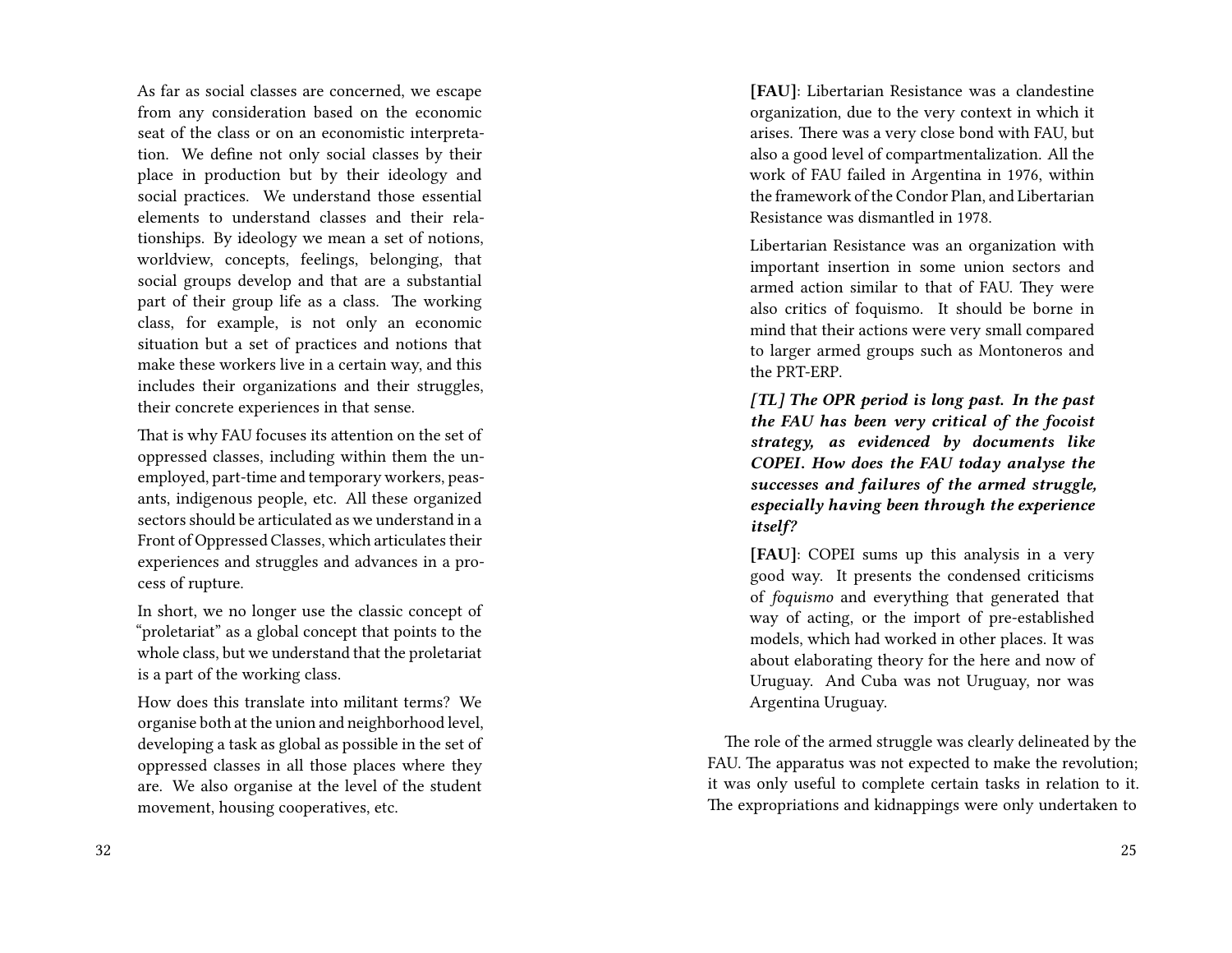further the class struggle. OPR activists intervened in a number of strikes after they had reached a standstill. For example, a dispute at the Seral shoe factory in 1971 dragged out for months. The boss ignored all the workers demands and actions, and even called in local fascists to intimidate the workers. After the ROE caucus in the workplace requested assistance, OPR militants kidnapped the boss's son and issued a list of demands including backpay, school supplies for local school children, clothing for children in a local slum and publishing the agreed upon terms in the national press. All conditions were agreed to and the strike was won. The FAU-ROE-OPR connection meant that a solid basis in the working class was the priority, only undertaking action that assisted popular struggle.

Despite the existence of a small armed section under the control of the anarchist organisation, it was never doubted the insurrection would be made by the mass of workers. As the eve of the dictatorship approached, the Tendencia became even more popular amongst the workers, and the FAU escalated it's work in preparation for the confrontation.

*[TL]: In 1972 the FAU and ROE called a mass meeting of CNT "base committees" circumventing the CNTs bureaucracy. How much power and autonomy did the unions' base committees have? Are the unions still structured this way today?*

**[FAU]**: Yes, that organizational form is maintained, although there is always the struggle against the centralism of the reformist and bureaucratic currents. The Combative Tendency as a whole had influence on a third of the trade union movement. It was no minor influence. But above all, each conflict was somehow a concrete experience of struggle and solidarity and the autonomist Marxism (at least in terms of conceptualisation, if not in terms of organisation) than their previous Bakuninist roots.

It should be stated however that questions of theory were not the core focus of my interview, so there are less questions and less elaboration than in other sections. I was well aware that theoretical concepts can be the most difficult to translate correctly, and I think that's better left to people more fluent in both languages. If comrades want to know more about the FAUs theoretical conceptions, I suggest that it can be best gleaned from reading all the texts in English, including Felipe Correas interview with Juan Carlos Mechoso, "The Strategy of Especifismo."

*[TL]: The FARJ document "Social Anarchism and Organisation" has been studied in Australia by all the anarchist-communist groups over the last few years. In it the FARJ propose a model of "center-periphery" relations that steps away from the traditional Marxist and anarchist understanding of class, and places equal importance on peripheral social groups as opposed to the traditional conception of the proletariat in a revolutionary process. Given the FAU has been such an influential source for the Brazilian anarchists, does the FAU propose a similar model of Society?*

**[FAU]**: Usually the concept center-periphery was used in the economic theory of dependence, a current of Latin American economists to explain the relations between poor or dependent countries and the first world. FAU used this concept in that sense, it still uses it today, although it requires some adaptation according to the new world reality.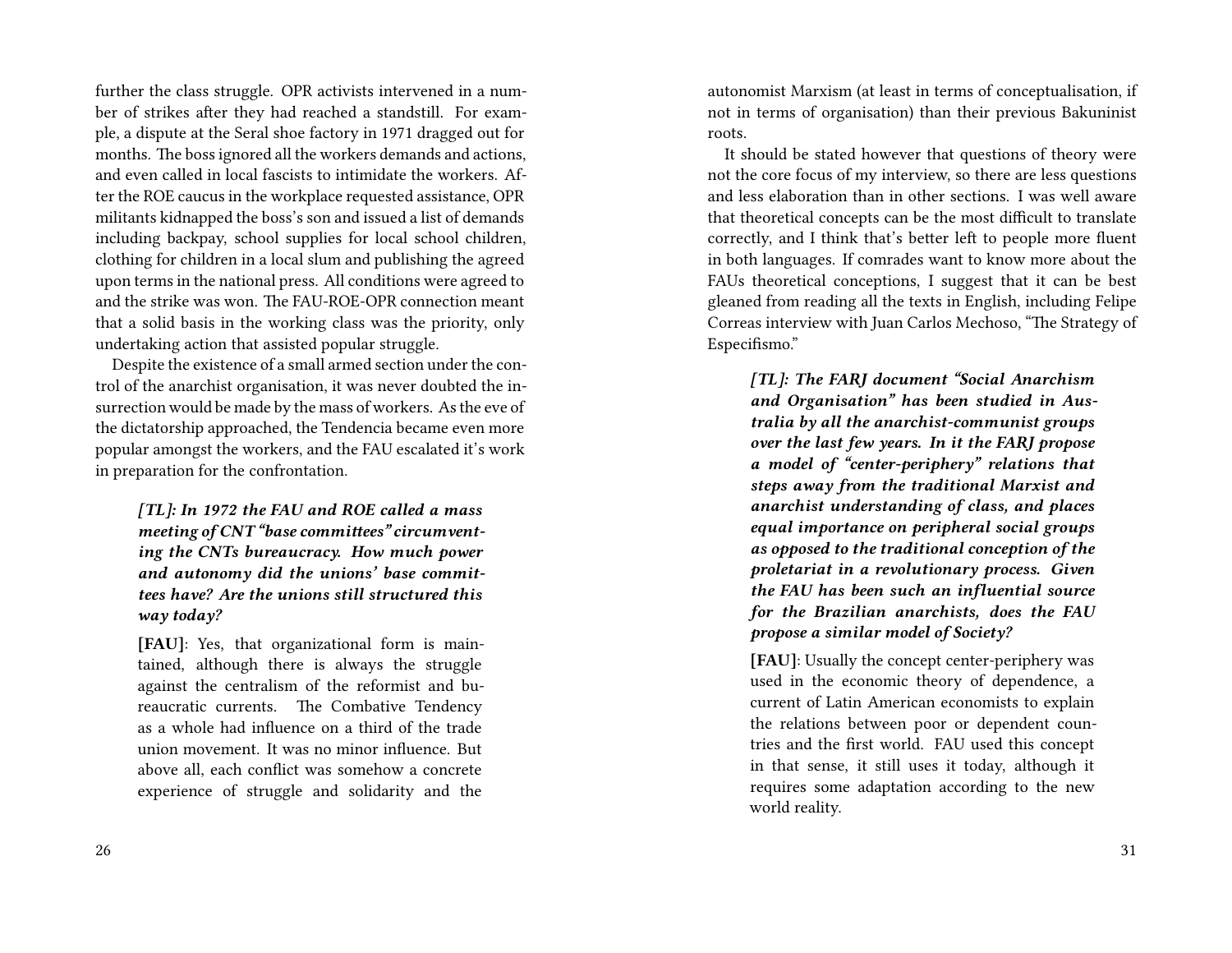The dictatorship eventually gave way to democratic elections in 1984. But in the years between 1972–84, thousands were jailed and tortured, and hundreds executed. Usually in torture camps in Argentina. This included a disproportionate number of FAU activists. After the return to democracy, the CNT was re-established, though it is now the PIT-CNT. Syndicalist influences can still be seen, particularly in unions that had strong ROE and FAU influence. In particular amongst teachers and the FUNSA tire factory union.

### **Theory**

*"Theory is an instrument, a tool, that serves a purpose. It exists to produce the knowledge that we need to produce. The first thing that we care about knowing is our country. If theory is not capable of producing new helpful knowledge for our political practice, [the] theory is absolutely useless, it is only a theme for idle babble, for sterile ideological polemics."* **(Federación Anarquista Uruguaya, 1972)**

Since Uruguay returned to bourgeois democracy, the FAU has rebuilt itself. By all accounts it still maintains several premises, a printing press, and radio stations. (Sharkey, 2009) The ROE also still exists, although it is not as large as it was during the 60's-70's. Given that any organisation will reflect on its past, I wanted to ask a few questions about theoretical developments the FAU has made in the last few generations. While core documents like Huerta Grande have been translated, contemporary ones have not. The impressions I get however, are that the organisation once dubbed as "anarcho-marxist" or "neo-anarchist", for their rejection of all individualist tendencies in anarchism have moved towards a more subjectivist analysis of the world, closer to strands of

possibility of expanding the margins of political positions.

*[TL]: In June, 1973 Bordaberry launched his coup and established a dictatorship. In response the CNT launched a 15 day general strike, including factory occupations. Can you tell us more about this strike? How broad was it amongst the class? Did workers restart production under their own control? Why did it fall apart?*

**[FAU]**: The general strike against the coup d'état was decided by the whole trade union movement in 1964, nine years before it took place. In 1964 the coup d'état took place in Brazil and there were already rumors of a coup in Uruguay. Therefore, the workers' movement, while the formation of the CNT is ending, debates the need for a general strike with occupation of the workplaces if there is a coup d'état.

This previous debate is what allows the massiveness of it and that the whole country is paralyzed for 15 days. The strike was important even in some cities in the north of the country. Let us take into account the great concentration of population – and of industries at that time – in Montevideo, the capital of the country. They even occupied and organized workers from factories that had not been unionized until that time.

The repression was very harsh and it evicted several factories during the strike, but the next day they were occupied again. Some factories were occupied up to 7 times after the evictions.